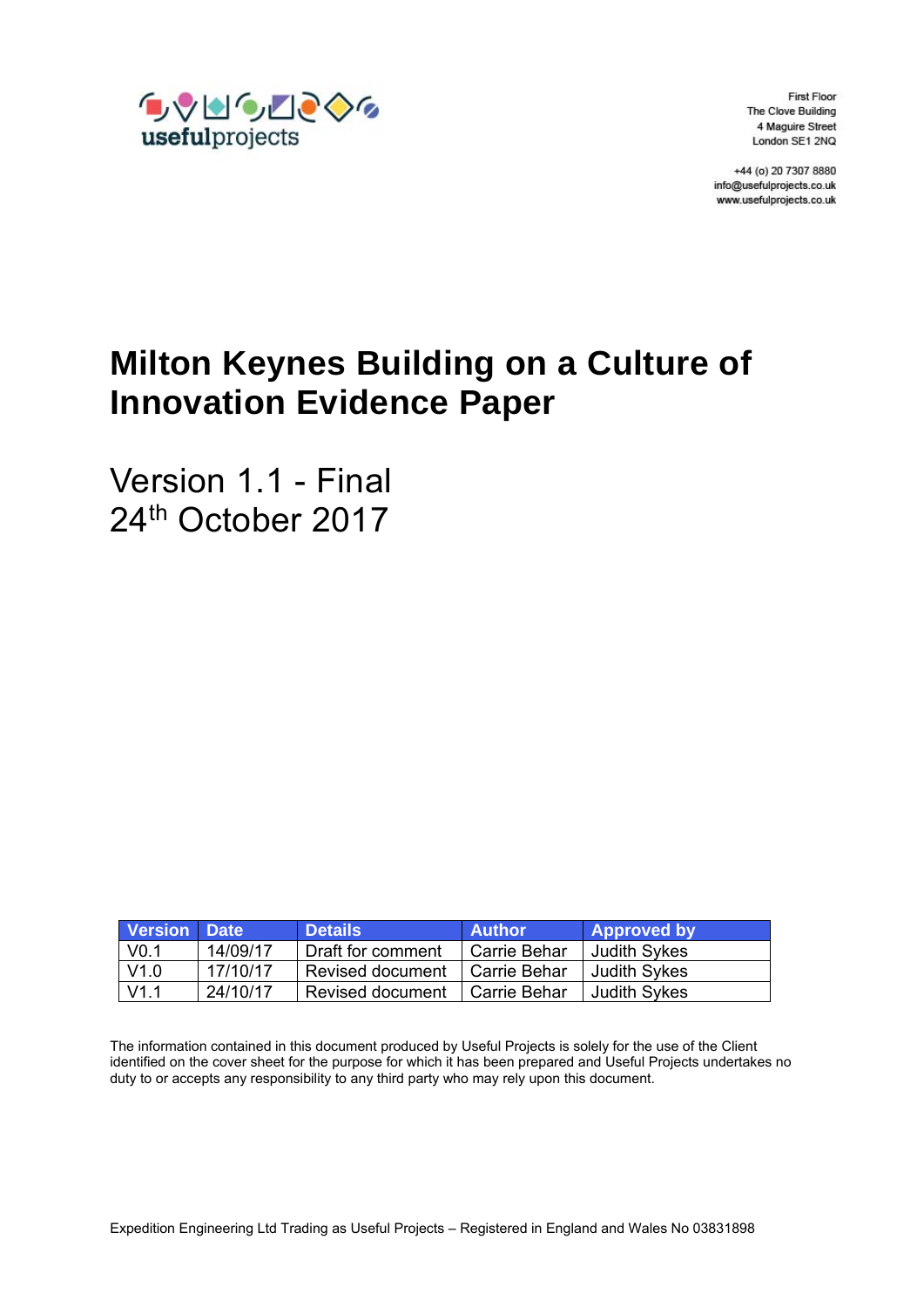

# **1. Introduction**

#### **Context**

The Milton Keynes Futures Commission report presents a compelling vision for how MK could look in 2050:

> *"Having long been a leading low carbon city, in 2050 Milton Keynes shows how every city can contribute to global carbon reduction targets. Many ecocompanies have relocated to be near like-minded others, as well as firms seeking the prestige of being based in the most environmentally sustainable city in Europe"*

To realise this vision, MK will need to significantly reduce carbon emissions over the coming decades. MK is already engaged in many successful initiatives around low and zero carbon development, some of which are now being replicated in other cities. The city also has a history of pioneering innovation around sustainable design and construction, the spirit of which should be embraced moving forward. Furthermore, the forthcoming Plan:MK sets out strategic and stretching objectives around energy and climate change mitigation, up to the year 2031.

This challenge needs to be considered within the context of anticipated growth of the city's population, and the need to accommodate more people as it increases. Milton Keynes Council (MKC) projects that the population of MK will increase from 267,000 people in 2016 to 309,000 people in 2026 (a 16% increase). The MK Futures Commission set out a vision for the city and its surroundings to grow to at least 400,000 by 2050.

To reach Zero Carbon by 2050 will mean all growth must be carbon neutral and will require an extensive investment in renewable technologies and retrofit of existing communities. MK will need to build on its culture of innovation and develop mechanisms that will stimulate the deployment of emerging technology.

#### **Aims and Approach**

The ambition of this paper is to share understanding of low carbon policy and associated initiatives in Milton Keynes, to review best practice around low and zero carbon development, identify emerging trends which will impact MK's long term strategy to achieve zero carbon by 2050 and to make recommendations for how MKC can effectively enable the transition to a healthy, thriving and sustainable future.

Useful Projects were commissioned to prepare an evidence paper to explore how Milton Keynes can build on its culture of innovation in design and sustainability to deliver sustainable development and meet its ambitious target of becoming a near zero carbon city by 2050. To do this we have drawn on our own experience of working in this area and carried out background research and stakeholder engagement, both within MKC as well as with local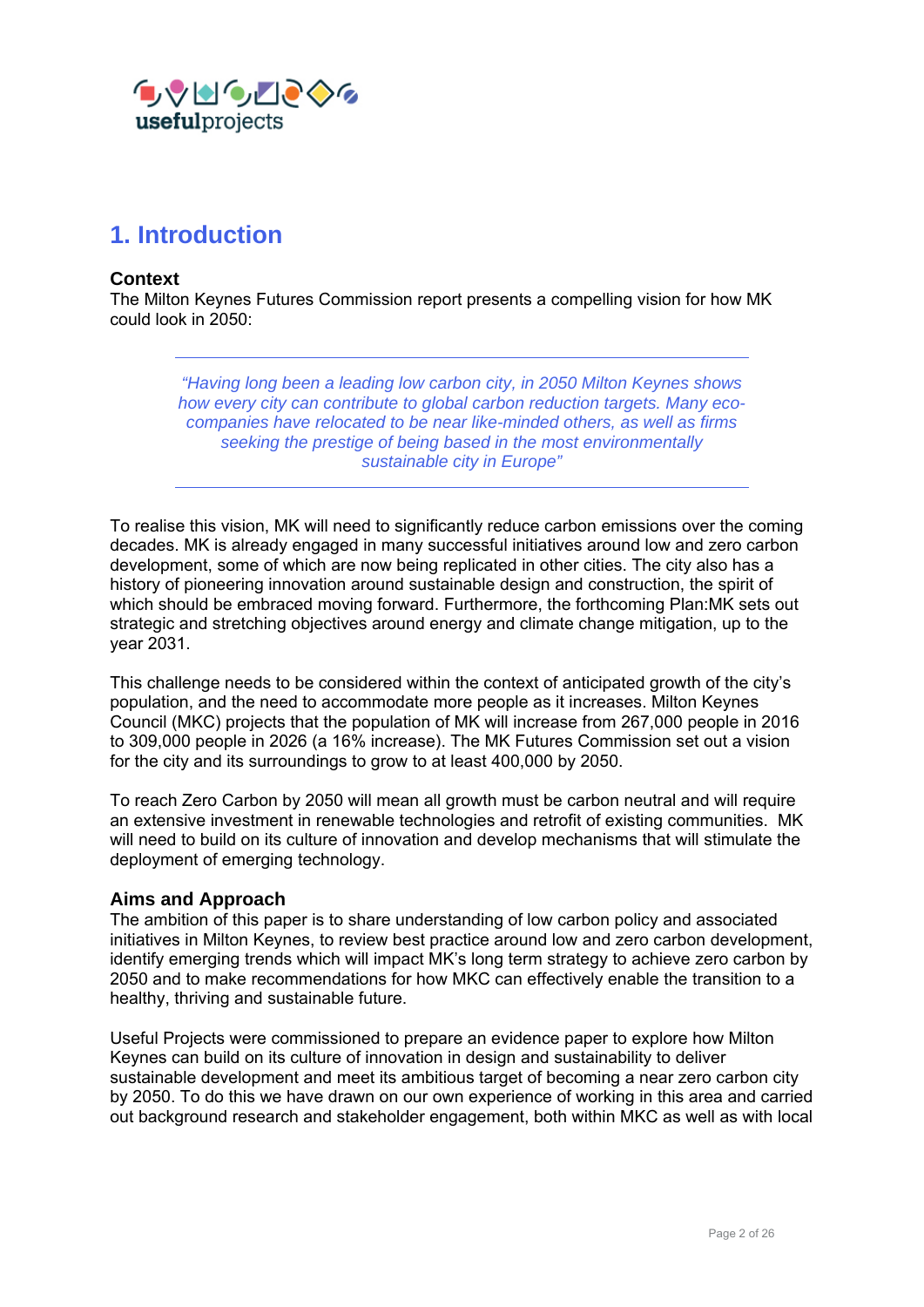

businesses. We used this to frame a workshop between different parts of MKC and external stakeholders, to help explore the strengths and weaknesses of current schemes, identify what could be learned from best practice elsewhere, and, in the context of future trends, explore how policies and workstreams can be better aligned to effectively enable a more sustainable city.

The workshop took place on  $4<sup>th</sup>$  July 2017 and was attended by 17 participants (10 officers from MKC, 2 representatives from local business, and 3 industry experts on low and zero carbon development, in addition to the 2 facilitators from Useful Projects). The full list of attendees is included in the appendix. The appendix also reproduces the workshop agenda and slides as well as a full list of comments, grouped by thematic area.

This paper sets out:

- Background context including an overview of current policy and key trends that may influence future policy direction
- Key considerations for MK for future policy

# **2. Context**

#### **Setting a clear target for Zero Carbon**

As well as legal commitments to reduce carbon emissions, in line with the UK Government Climate Change Act, there is widespread consensus that business as usual will not achieve this aim. A compelling business case is also emerging for cities to move towards zero carbon. Many existing cities are taking leadership around zero carbon as illustrated in Figure 1. They see the opportunities in providing a resilient energy supply, unlocking business opportunities and advantages associated with being 'early movers' in this arena and to provide affordable and securing heat and energy for their citizens. There are also wider health and wellbeing benefits associated with low carbon living, especially around active transport and improved air quality from reduced emissions. Many of these can be facilitated via smart technologies.

Setting and communicating a vision for a Zero Carbon City is core to driving delivery and engaging partners to do so.

In the context of MK it is important to engage the current citizens in this transition. As the city has been successful to date, there may be a sense among residents that there is no need to change and an associated reluctance or resistance to embracing innovative ways of living. At the same time, sustainable development and associated improvements in quality of life will be a key attractor for new residents and businesses seeking to locate in MK.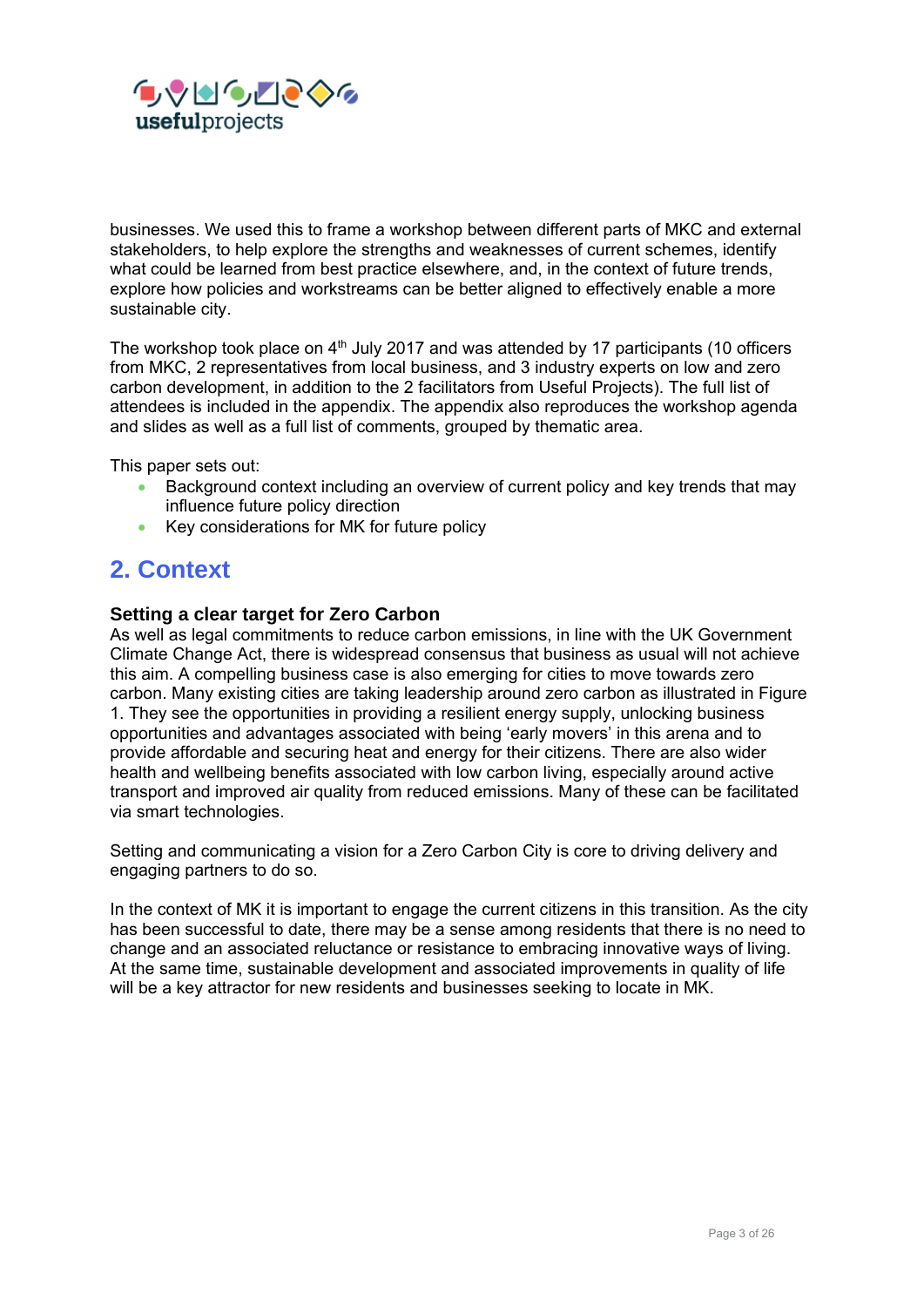

| <b>City</b>                         | <b>Target</b>                                                                                                                                                                                                                                                                   |
|-------------------------------------|---------------------------------------------------------------------------------------------------------------------------------------------------------------------------------------------------------------------------------------------------------------------------------|
| London (GLA)                        | Achieve an overall reduction in London's carbon dioxide emissions of<br>60 per cent (below 1990 levels) by 2025                                                                                                                                                                 |
|                                     | Zero carbon (regulated emissions) for new residential buildings from<br>2016 and new non-domestic buildings from 2019.                                                                                                                                                          |
| Vancouver                           | Target for zero emissions from all new buildings by 2030                                                                                                                                                                                                                        |
| Pennsylvania                        | Project for all affordable housing in be designed and constructed to a<br>'Net Zero Energy Capable' standard by 2030                                                                                                                                                            |
| California                          | Zero Net Energy for Residential Buildings by 2020 and Zero Net Energy<br>for Commercial Buildings by 2030                                                                                                                                                                       |
| Seattle City                        | Goal to be carbon neutral by 2050                                                                                                                                                                                                                                               |
| Portland                            | Achieve zero net carbon new buildings by 2030, reduce total energy<br>use of building built before 2010 by 25% by 2030, supply 50% of all<br>energy used in buildings from renewable resources by 2030                                                                          |
| Old Oak<br>Common and<br>Park Royal | UK's largest current development site. Target to achieve zero carbon<br>development in line with GLA energy hierarchy, but with greater<br>expectations on energy demand reduction measures (e.g. passive<br>design)<br>Figure 1: Examples of other cities' zero carbon targets |

*Figure 1: Examples of other cities' zero carbon targets* 

In defining how Zero Carbon should be measured, there was a consensus that emissions from buildings, both regulated and unregulated emissions (Figure 2), and transport should be included. It was agreed that embodied or indirect emissions associated with materials and waste should not be included due to the complexity of monitoring at the city scale at this stage.



*Figure 2: Regulated and unregulated carbon emissions from buildings*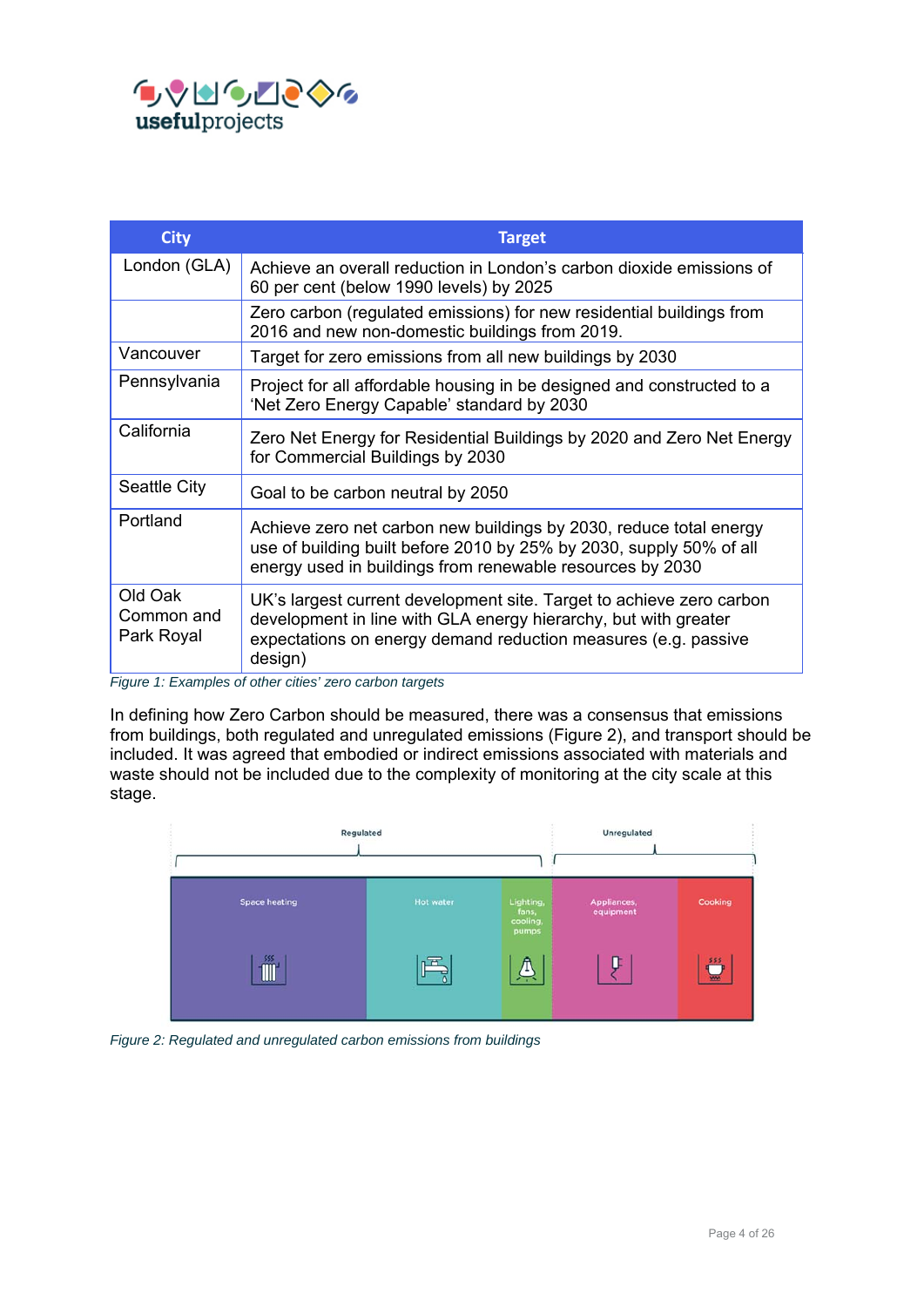

### **Scale of the challenge for MK**

MK's carbon emissions have been falling, with per capita emissions reducing by 38% between 2005 and 2015, though they are still slightly above average figures for SE England. The Council is on track to meet their 2020 carbon emission reduction target of 40%. However, the challenge to reach zero carbon remains stretching. Figure 3 illustrates the scale of reduction required, within the context of anticipated population growth. It demonstrates the need for multiple approaches, including zero carbon growth, energy retrofit of existing buildings, a shift away from fossil fuel transportation and the decarbonisation of the grid.



Projections based on 'balance' (high efficiency and high renewables) scenario from Milton Keynes Energy Mapping Project (Centre for Sustainable Energy, Nov 2012)

*Figure 3: Illustrative carbon emission reduction pathways (unverified)* 

# **Review of Existing Policies**

In many aspects MK sustainable development policy has been held up as an exemplar and have been adopted by other local government authorities. Figure 4 sets out the range of policy and initiatives that are currently in place and against different types of emissions sources.

Particular successes include Planning Policy D4 (Sustainable Construction) and the Imagine MK 2050 Strategy. Models for collaboration with the private sector have also been developed, such as the Community Action Platform for Energy (CAPE).

However, there are also some challenges around the continued ability of policy to instigate change. The need to speed up the planning process and the incremental strengthening of Part L of the building regulations around energy efficiency requirements means that Policy D4 is coming towards the end of its useful life and there appears to be little appetite to extend it over the long term.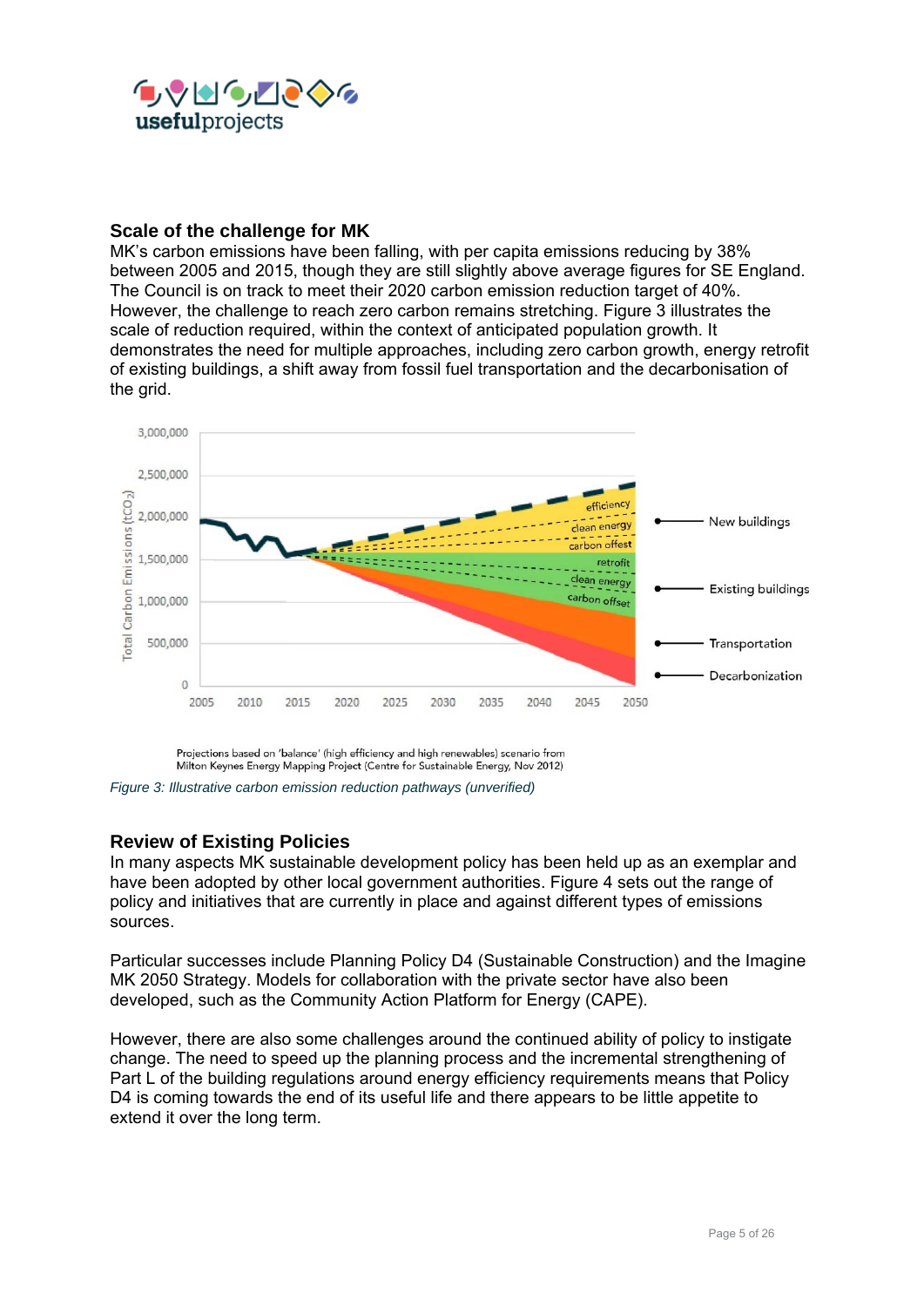

|              | <b>CO2</b> impact area                                                | <b>Policies and strategies</b> |              |                           |                    | <b>Current initiatives</b> |                      |                     |                       |                                         |              |                      |                    |
|--------------|-----------------------------------------------------------------------|--------------------------------|--------------|---------------------------|--------------------|----------------------------|----------------------|---------------------|-----------------------|-----------------------------------------|--------------|----------------------|--------------------|
|              |                                                                       | ξ                              | Plan MK      | Low Carbon<br>Action Plan | Imagine MK<br>2050 | District<br>Heating        | MK Smart<br>Data Hub | Smartklub<br>CAPE / | Electric Bus<br>Trial | LED Lighting<br>Schools and<br>MK Waste | Recovery     | Transport<br>Systems | Boiler<br>Cashback |
|              | Municipal buildings                                                   | √                              | $\sqrt{2}$   | √                         |                    | $\checkmark$               |                      |                     |                       |                                         |              |                      |                    |
|              | Non-municipal buildings                                               | √                              | √            | √                         |                    | √                          |                      |                     |                       | $\checkmark$                            |              |                      |                    |
| Own          | <b>Residential buildings</b>                                          | ✓                              | ✓            | √                         |                    | √                          |                      | $\checkmark$        |                       |                                         |              |                      | $\checkmark$       |
|              | Public lighting                                                       |                                |              |                           |                    |                            |                      |                     |                       | ✓                                       |              |                      |                    |
|              | Municipal fleet                                                       |                                |              | $\checkmark$              |                    |                            |                      |                     |                       |                                         |              |                      |                    |
|              | Public transport                                                      |                                | $\checkmark$ |                           |                    |                            |                      |                     | $\checkmark$          |                                         |              | $\checkmark$         |                    |
| <b>Share</b> | Retrofit and regeneration<br>partnerships with housing<br>association | ✓                              | √            | √                         |                    |                            |                      |                     |                       |                                         |              |                      |                    |
|              | Community energy<br>infrastructure                                    | $\checkmark$                   | √            | ✓                         |                    | $\checkmark$               |                      | $\checkmark$        |                       |                                         | $\checkmark$ |                      |                    |
|              | Carbon offset fund                                                    | √                              | √            | √                         |                    |                            |                      |                     |                       |                                         |              |                      |                    |
|              | Private sector new buildings                                          | $\checkmark$                   | $\checkmark$ |                           |                    | $\checkmark$               |                      |                     |                       |                                         |              |                      | $\checkmark$       |
| Influence    | Private sector regeneration /<br>retrofit                             | $\checkmark$                   | $\checkmark$ |                           |                    | $\checkmark$               |                      |                     |                       |                                         |              |                      | ✔                  |
|              | Private and commercial<br>transport                                   |                                |              |                           |                    |                            |                      |                     |                       |                                         |              | $\checkmark$         |                    |
|              | Private energy infrastructure                                         |                                | $\checkmark$ |                           |                    |                            | $\checkmark$         | ✔                   |                       |                                         | $\checkmark$ |                      |                    |
|              | Citizen engagement /<br>behaviour change                              |                                |              | ✔                         |                    |                            |                      |                     |                       |                                         |              |                      |                    |

*Figure 4: Milton Keynes Policy Map against emissions sources which are directly controlled by the council (owned), over which the council has some control (shared) and sources which the council can influence.* 

### **Plan:MK**

The draft Plan:MK sets out requirements around energy performance and carbon emissions in new construction. As well as achieving whole life carbon neutrality, including the use of a carbon offset fund, Plan:MK sets individual on-site targets. Workshop participants agreed that the requirement for a 19% reduction in carbon emissions over current building regulations was a stretching and credible target.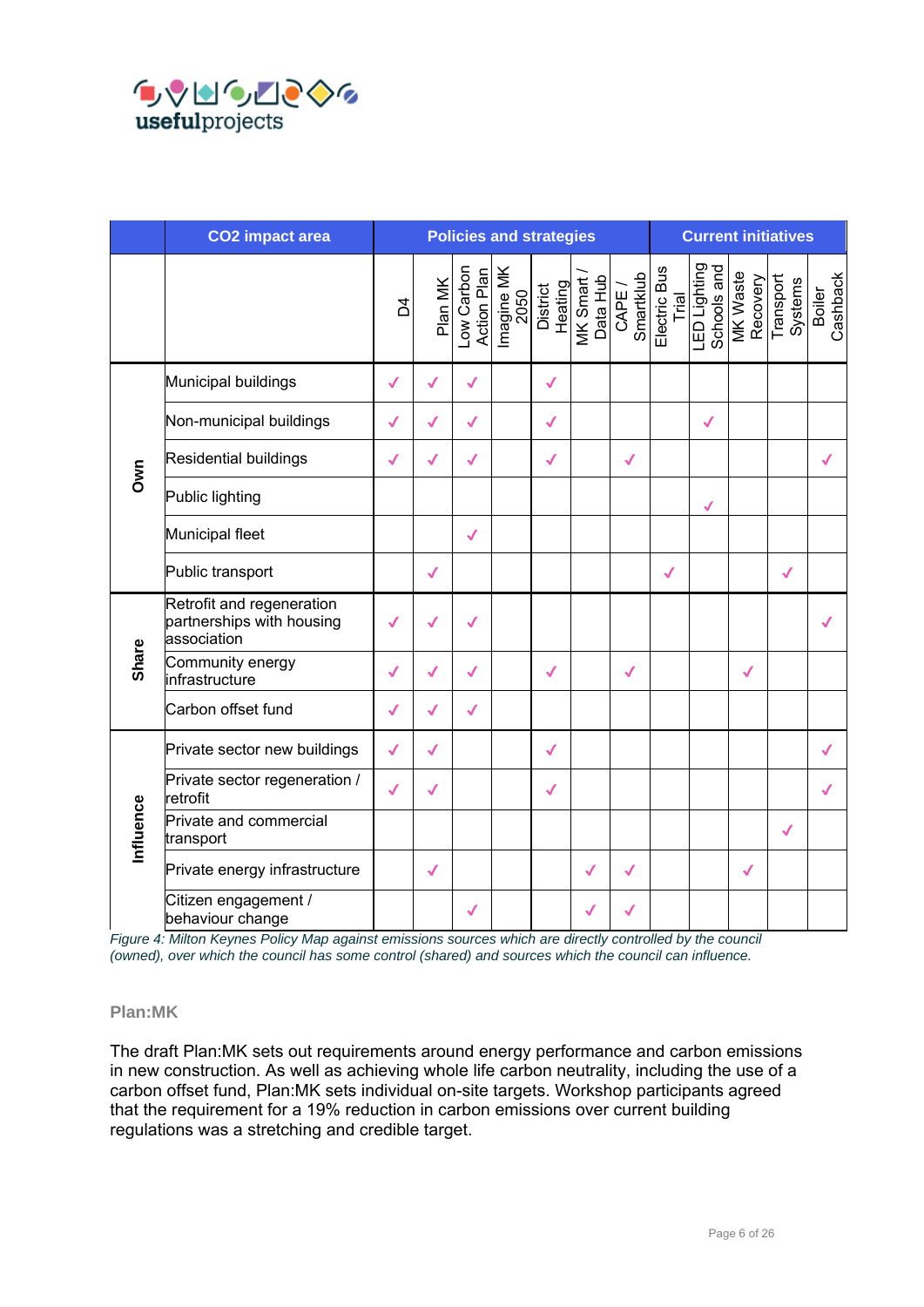

Plan:MK also requires developers to calculate indoor air quality and overheating risk as well as undertake post occupancy evaluation monitoring of actual energy performance, were strong policies. These are strong policies and were seen as innovative and important component of Plan: MK. However, MK will need to consider how outcomes are evaluated against the design intent. In particular, the policy only requires developers to model regulated loads. MK may wish to include a requirement to also model unregulated (e.g. plug-in) loads to provide a comparator for measured data in use.

The policy also includes a 20% reduction in  $CO<sub>2</sub>$  emissions through onsite renewable generation / micro-generation. This may not necessarily lead to the most cost and carboneffective solutions and outcomes. Future iterations of Plan:MK may wish to consider setting an overall target to allow developers to plan the most effective way of delivering this.

Plan:MK also includes support for retrofit schemes; however, it was recognised in the workshop that these are much more challenging to deliver, particularly on buildings that are in private ownership. In setting strong targets there is a risk that developers may choose to build elsewhere, therefore decreasing investment in MK. However, there is an opportunity for MK to demonstrate leadership, and align their policy with that other city's councils with whom the UKGBC are working to transition to zero carbon.

#### **Vision for a Zero Carbon MK**

The Imagine MK 2050 Strategy presents a clear and compelling vision of how MK could be a '*near zero carbon city with a high quality of life for all by 2050'*. Building on this vision, and the Milton Keynes Energy Mapping Report, we have prepared a scenario of how different areas of the city could be transformed to facilitate zero carbon living. Although it is difficult to predict exactly how a zero-carbon city will be achieved, we do know that the energy market is shifting towards a more dynamic, on demand and smart grid. Some of the key characteristics and likely technologies to be deployed are presented in Figure 5. Of course, the technology environment is changing rapidly, and delivery mechanisms will need to be able to accommodate this changing landscape.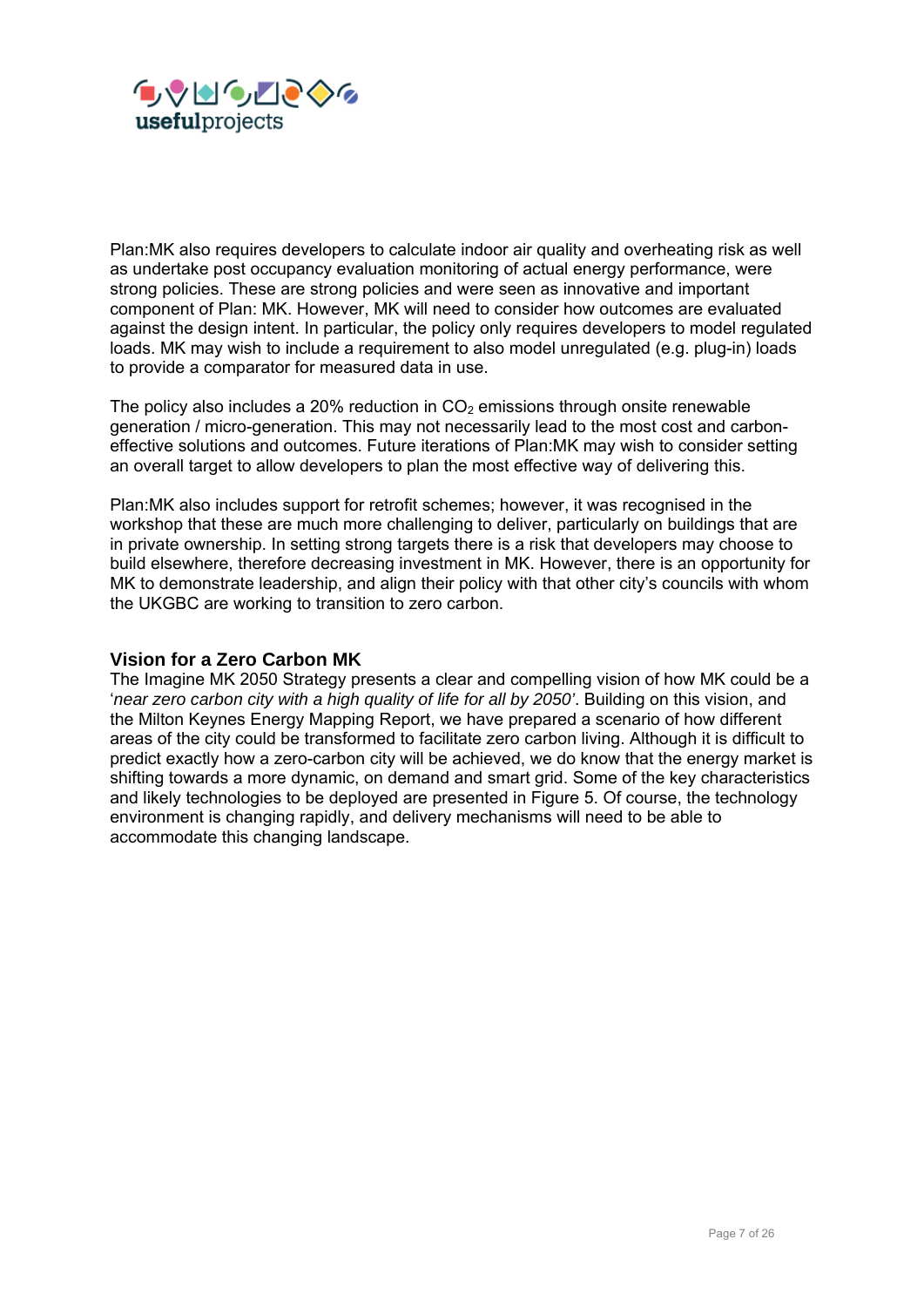

| <b>Area</b>                                                  | <b>Zero Carbon Strategies</b>                                                                                                                                                                                                                                              |
|--------------------------------------------------------------|----------------------------------------------------------------------------------------------------------------------------------------------------------------------------------------------------------------------------------------------------------------------------|
| <b>Central MK</b>                                            | District heating + cooling<br>$\bullet$<br>Photovoltaics (PV)<br>$\bullet$<br><b>Battery storage</b><br>$\bullet$<br>Integrated infrastructure (electric vehicles) and energy storage<br>۰                                                                                 |
| <b>Regeneration</b><br><b>Areas</b><br>(existing<br>housing) | Deep fabric retrofits<br>۰<br>PV + solar hot water<br><b>Battery storage</b><br>$\bullet$<br>Heat pumps (centralised / decentralised)<br>$\bullet$<br>50/60 - 100 dwellings per hectare (DPH) density required to<br>$\bullet$<br>support district energy                  |
| <b>Expansion</b><br><b>Areas (new</b><br>housing)            | New 'eco' communities (including most of the above)<br>۰<br>Passivhaus or equivalent<br>100+ DPH density required to support district energy <sup>1</sup><br>۰<br>Electric bus network<br>٠<br>Cycling infrastructure<br>$\bullet$<br>Walkable neighbourhoods<br>$\bullet$ |
| Hinterland /<br><b>Productive</b><br><b>Use of Land</b>      | Food production<br>$\bullet$<br>Energy generation (e.g. biomass, large scale PV)<br>$\bullet$<br>Biodiversity<br>$\bullet$                                                                                                                                                 |
| <b>Circular</b><br><b>Economy Hub</b>                        | Existing 6MW Waste Recovery Park at Old Wolverton (including<br>$\bullet$<br>anaerobic digestion + gasification)<br>Industrial symbiosis<br>$\bullet$<br>Circular economy platform<br>$\bullet$                                                                            |
| <b>Zero Carbon</b><br><b>Transport</b>                       | Promoting active travel<br>$\bullet$<br>Public transport options<br>$\bullet$<br>Integrated mobility<br>$\bullet$<br>Links to the Oxford Cambridge Corridor<br>$\bullet$                                                                                                   |

*Figure 5: Possible features of a zero carbon Milton Keynes* 

# **Emerging Trends**

-

The approach to zero carbon will need to be flexible and take advantage of the following key trends.

#### **Decarbonisation of the Grid**

The UK electricity grid has been decarbonising, as it shifts from coal to 'cleaner' sources of fuel and generates more energy from renewables. This trend is likely to continue, as shown

<sup>&</sup>lt;sup>1</sup> A higher density is required for district heating to be viable for new dwellings, as these are generally more efficient and have a lower heat demand.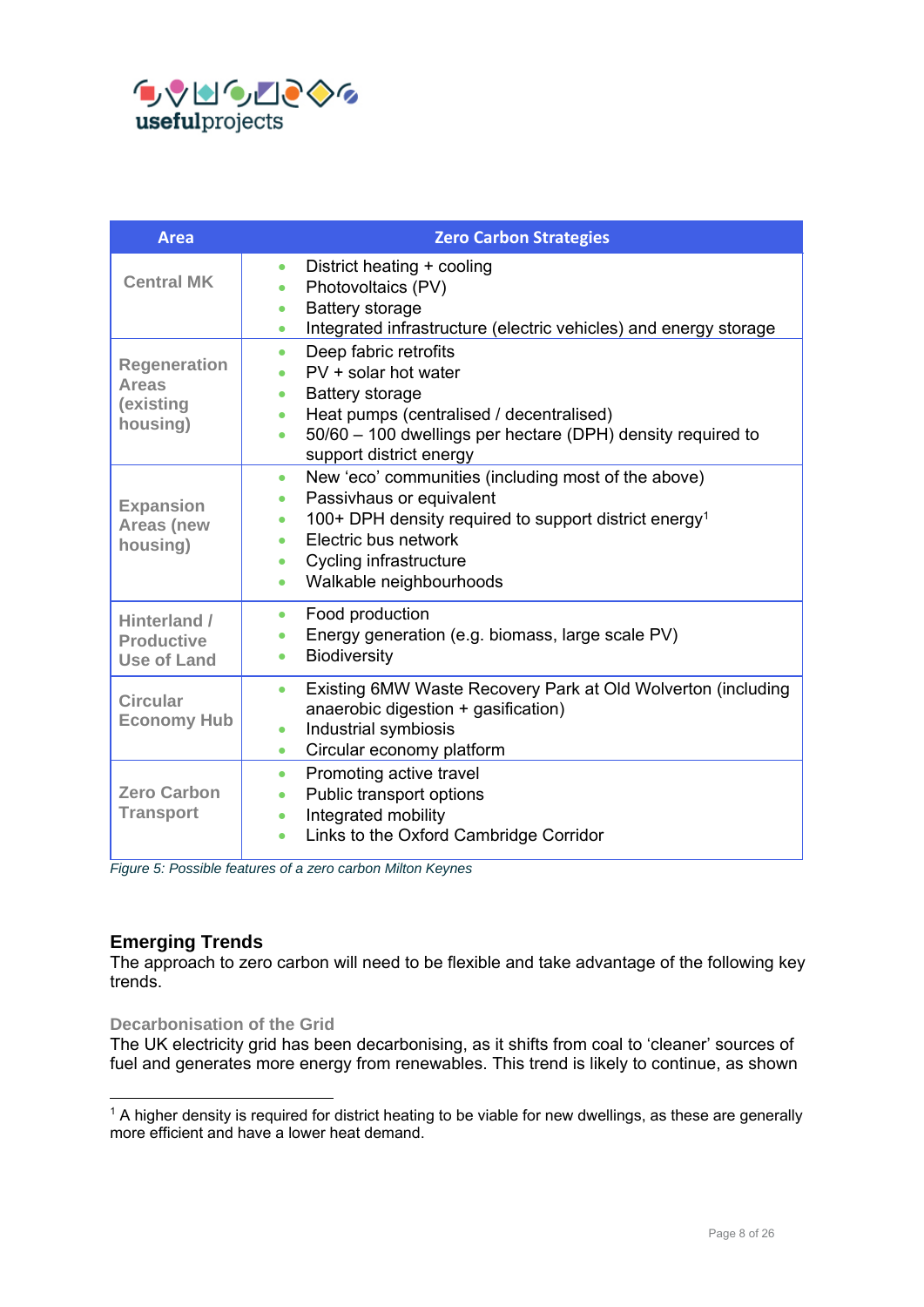

in Figure 6Figure 6, below. In this situation, technologies that use grid electricity as their energy source, for example heat pumps, will have a greater potential to reduce carbon emissions than those that rely on gas, such as gas fired Combined Heat and Power.



*Figure 6: Projected carbon intensity of grid electricity (based on Committee on Climate Change data)* 

#### **Decentralisation and distributed energy networks**

Decentralised energy refers to energy that is generated off the main grid, including microrenewables, heating and cooling. Decentralised energy is seen an efficient way to meet demand, whilst improving energy security and sustainability for example by minimising transition losses and capturing waste heat from power generation for heating of buildings.

As more electricity is created off-grid, cities require dynamic grids that can adapt to greater variations in supply and demand. Building localised smart grids with energy storage can help cities better respond to their demands, smooth the supply from renewable power generation, such as solar and wind, and reinforce overall grid resilience. The Ofgem report 'Upgrading Our Energy System: Smart Systems and Flexibility Plan' launched in July 2017, further promotes the role of local dynamic grids as part of the Government's Industrial Strategy and as a way of work enabling the energy system transition.

Residents of Furzton, MK are taking part in Western Power Distribution's LV (Low Voltage) Connect and Manage project. This is an innovative research programme focusing on trialing a smart solution for the connection of domestic PV panels with energy storage, and fast chargers for electric vehicles as a means of managing low carbon technology connections to the grid whilst network reinforcement takes place.

The relationship between decentralised systems and the long-term strategy for the National Grid and gas networks needs to be considered. For example, any wide spread use of heat pumps will need to be considered alongside the capacity of the Grid and its ability to meet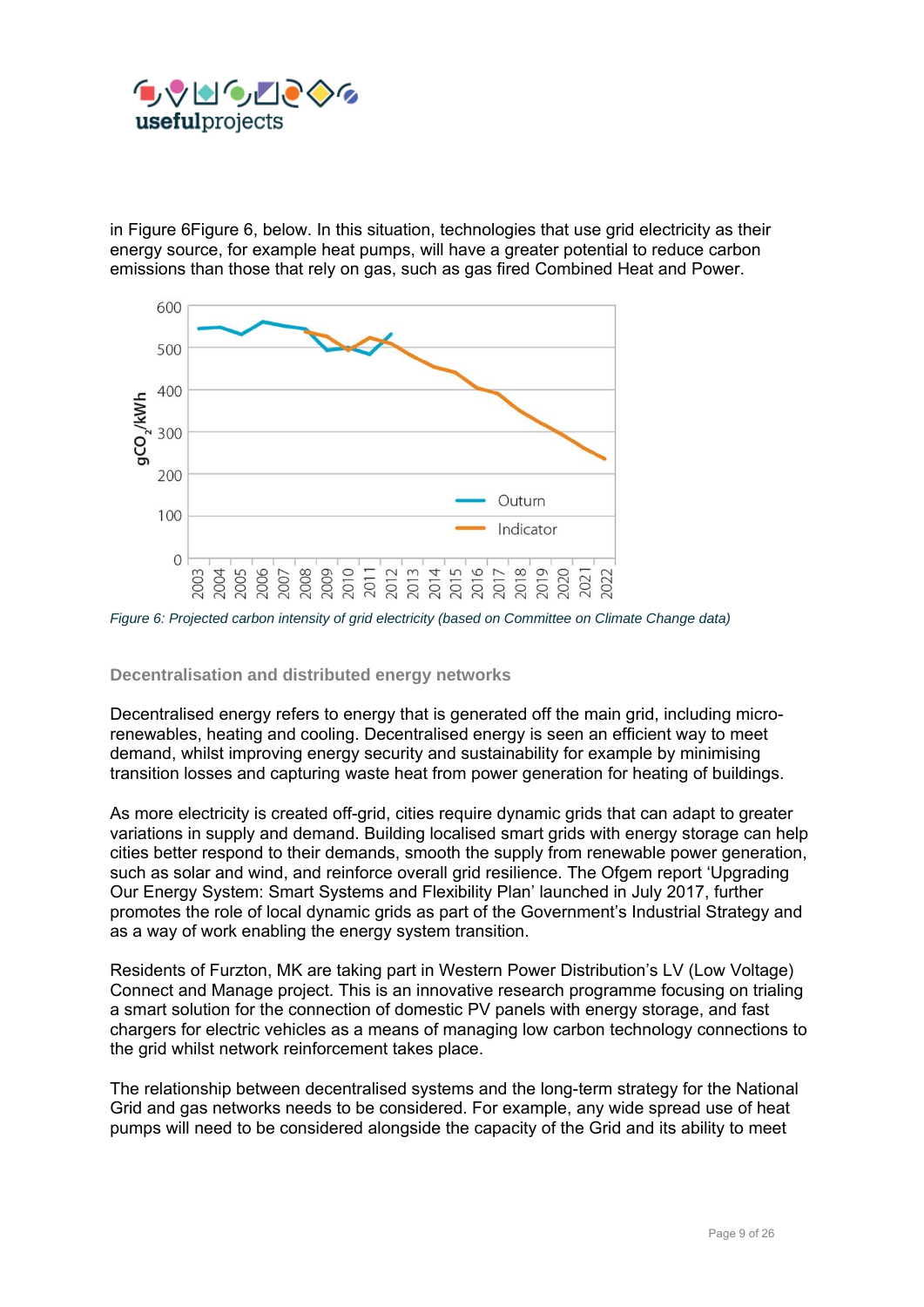

peak heat demands. In the short to medium term at least, gas networks may still be required, whilst the grid is adapted to cope with the possibility of an electric future.

#### **Costs of renewable and low carbon technologies**

The shift towards distributed networks has in part been enabled by the falling costs of renewable and low carbon technologies:

- 90% reduction in cost of PV from 1990-2015
- 80% reduction in cost of electrical storage from 2010-2016
- 85% reduction in cost of heat pumps from 1985-2008

Improved business cases have enabled these technologies to be deployed at greater capacities.

Furthermore, the U-value of 'standard' double glazing has improved from  $\sim$ 1.8Wm<sup>2</sup>k to 1.4Wm2k, and triple glazing, which was virtually unavailable 10 years ago is now readily available and with falling costs.

#### **Disruptive innovation**

The shift to a dynamic grid is also being enabled by a suite of disruptive technologies and integration between them. McKinsey have identified 12 key technologies which will have trillion-dollar impact on our economy, four of which are associated with enabling low carbon energy generation (Figure 6). Battery storage, the 'Internet of Things' and 'Autonomous and near-autonomous vehicles' will change the way in which energy is supplied and used.



*Figure 6: Estimate potential economic impact of technologies in 2020 (\$trillion, annual), Source: McKinsey Global Institute*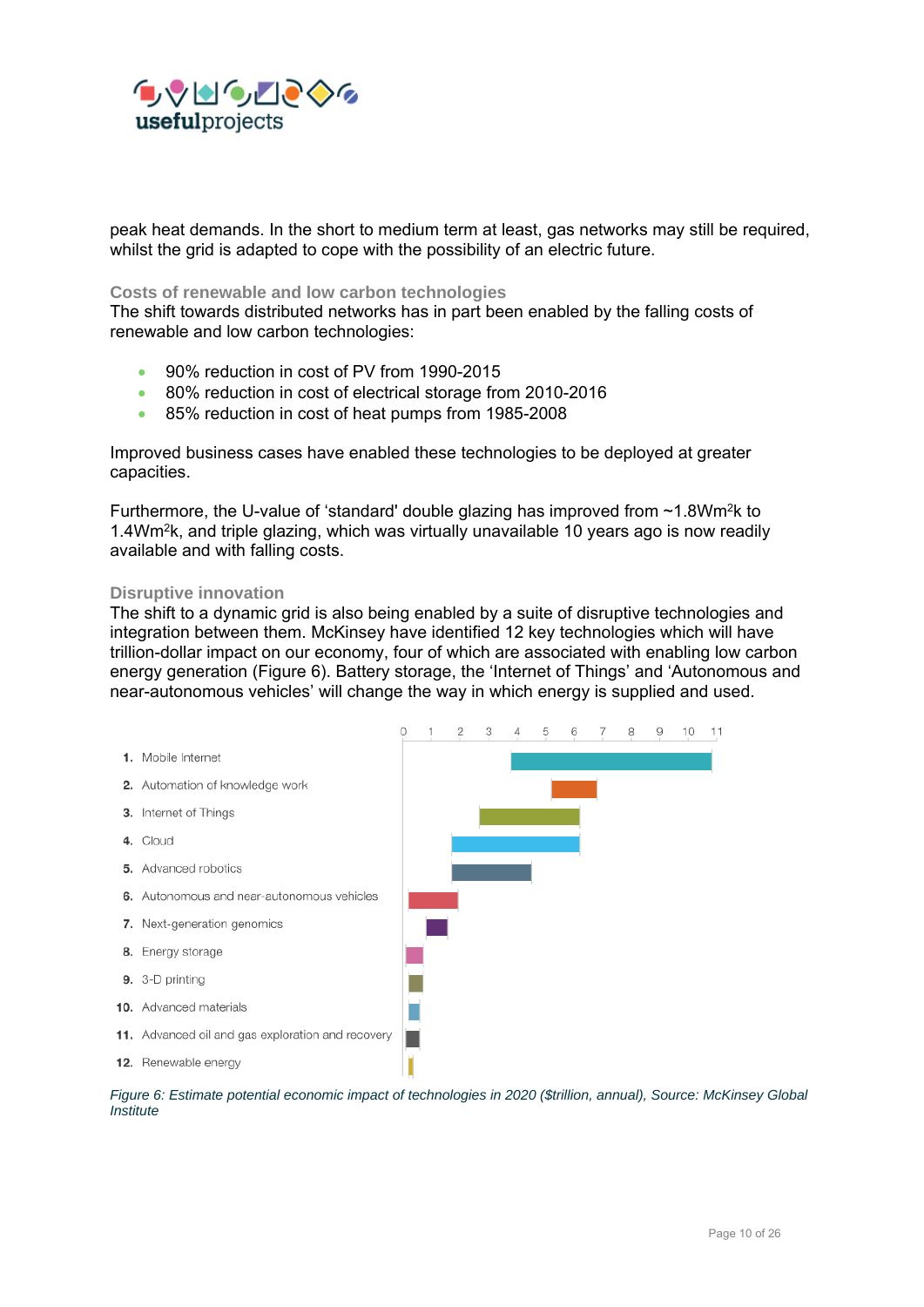

#### **New governance models**

Particularly in the context of reduced reliance on central government funding, cities are looking for new ways of delivering sustainable development. These include collaborative and place based governance models, Community Land Trusts, Community Interest Companies, Partnerships with universities and the private sector. These offer ways to build consensus with MK stakeholders, offer alternative investment models and help grow local supply chains to deliver sustainable growth. A few innovative projects are referenced below:

#### **The EcoDistricts Protocol for Collaborative Governance**

- o Encourages multiple partners to work together to achieve sustainability and resource efficiency goals at a district scale
- o Enables collaborative governance, public-private partnership and demonstration projects (e.g. Lloyd EcoDistrict, Portland), and stimulates new business development
- o https://ecodistricts.org/get-started/the-ecodistricts-protocol/

#### **Stretham and Wilburton Community Land Trust**

- $\circ$  A community-led, design and development of 75 new homes (market sale and affordable rent) with East Cambridgeshire District Council.
- $\circ$  Policy support was provided in the local plan, with funding from the Design Council (CABE)
- o The Trust acquires land and maintains ownership of it permanently. With prospective homeowners, it enters into a long-term, renewable lease instead of a traditional sale. When the homeowner sells, the family earns only a portion of the increased property value. The remainder is kept by the trust, preserving the affordability for future families
- o http://community-wealth.org/strategies/panel/clts/index.html

#### **Robin Hood Energy**

- o Not for profit energy company set up by Nottingham City Council.
- o First local authority-owned energy company
- o Mission to tackle fuel poverty and offers special tariff for local residents.
- o https://robinhoodenergy.co.uk/about/local-energy/

#### **Aberdeen Heat & Power Co Ltd**

- $\circ$  A not for profit company set up by Aberdeen City Council in 2002 to develop and operate district heating and Combined Heat & Power schemes in their area
- o Supplies low carbon and affordable heat to over 2000 homes (flat rate) and 15 public buildings (metered).
- o http://www.aberdeenheatandpower.co.uk/

#### **The Engine Shed, Bristol**

 $\circ$  A partnership between the city, university and private sector for innovation in digital technology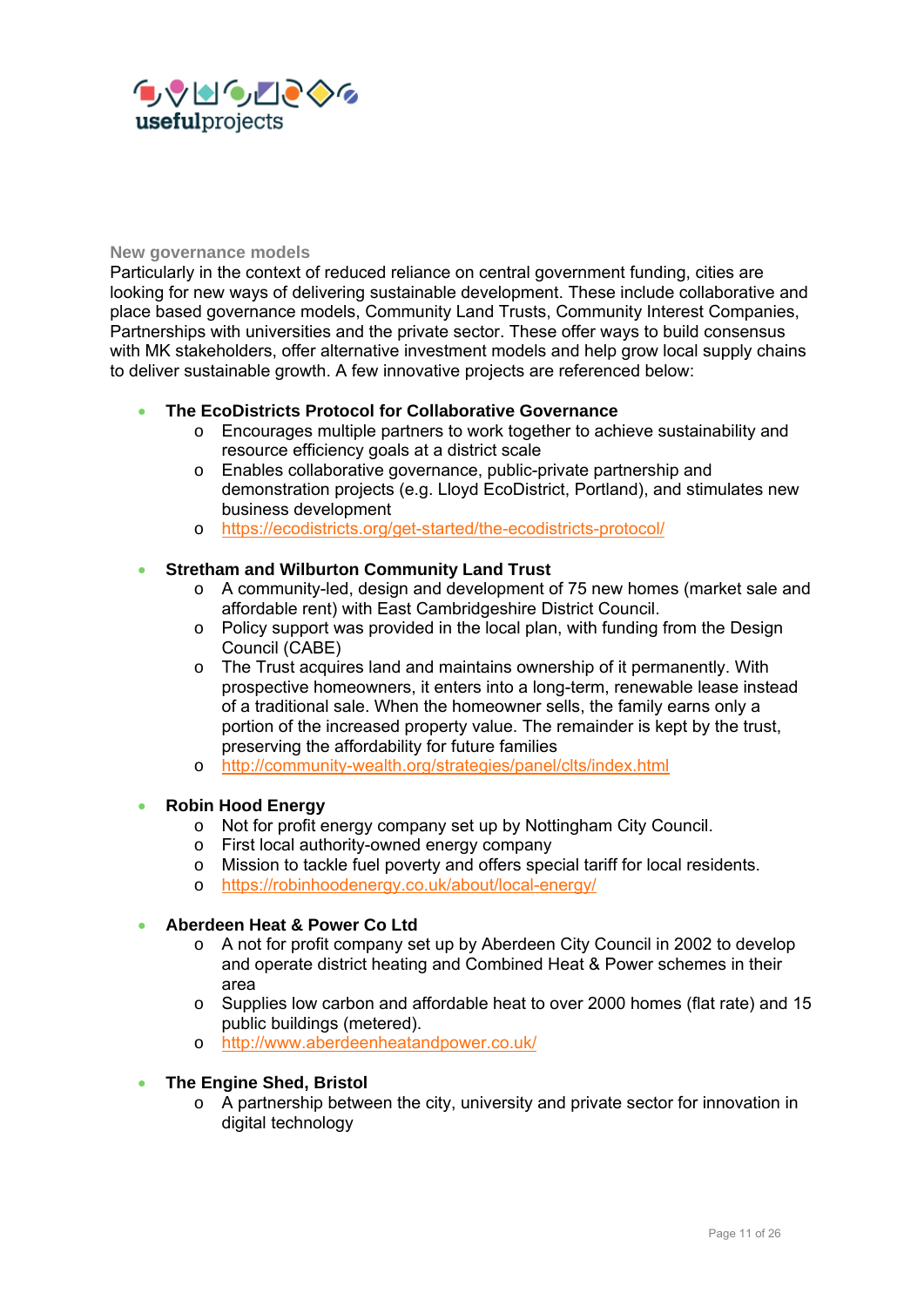

- o A hub and co-working space for entrepreneurs, business leaders, academics, students and corporates
- o Part of the 'Bristol is Open' experimental digital network
- o http://www.engine-shed.co.uk/

#### **Agile planning**

Technology is also changing the way we plan cities and buildings. Virtual reality, Big Data, collaborative planning tools provide ways of improving the communication of development proposals and visualising the benefits. This technological innovation is predicted to enable more agile and responsive planning processes. Reference initiatives:

#### **The City Observatory**

- o An information portal hosted by the University of Strathclyde Institute for Future Cities which collects, manages and interprets data relating to the urban environment
- o Datasets relate to the themes of transport, health, energy, crime and community
- o The City Observatory is also a physical space in Glasgow, which can be hired as a high-tech digital visualisation and analysis facility
- o http://ifuturecities.com/projects/the-city-observatory/

#### **San Francisco Open Data (Data SF)**

- o Online platform for exploring datasets from the City and County of San Francisco
- o DataSF has a mission to transform the way the City works through use of data, to improve quality of life and work for residents, workers and visitors
- o Data categories include economy and community, transportation, energy and environment, housing and buildings and city infrastructure
- o https://datasf.org/opendata/

#### **Bristol is Open**

- o A collaboration between the University of Bristol and Bristol City Council to research and develop initiatives around smart cities and the Internet of Things
- $\circ$  Funded by local, national and European governments, as well as academic and private sector funding
- o Deploys small sensors, smart phones and GPS devices to collect information about city life, including energy, air quality and traffic flows
- o http://www.bristolisopen.com/overview/

#### **Commonplace**

- o A digital platform for community engagement and a tool for consulting with and understanding the needs of local residents and businesses
- $\circ$  Can be used to help communities plan and co-design their neighbourhoods
- o http://www.commonplace.is/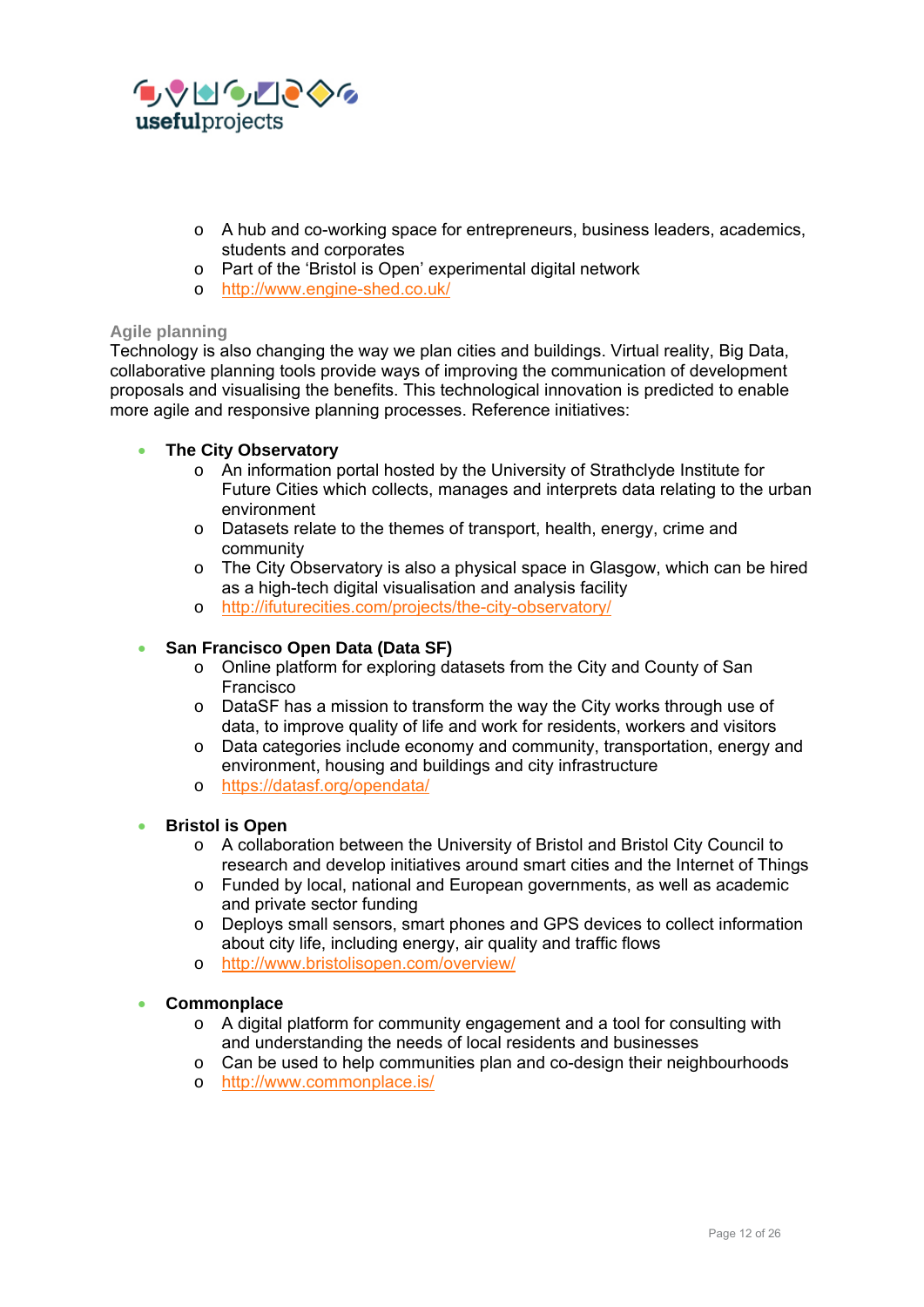

- **Future of Planning** 
	- $\circ$  a programme exploring how digital innovation, urban data, and user-centred design can improve the UK planning system
	- o Presents a comprehensive resource of case studies documenting state of the art innovations in digital planning, from around the world
	- o http://futurecities.catapult.org.uk/project/future-of-planning/

# **3. Considerations for the Council**

In addition to the policies set out in Plan:MK, the council may wish to explore alternative long-term mechanisms for carbon emission reduction and sustainable growth goals. These include mechanisms to share commitments with the private sector and other organisations, as well as to engage the community in behaviour change initiatives. The following sets out 7 key policy suggestions based on the outcomes of the workshop.

# **1. Building a Consensus and a Clear Definition for a Zero Carbon City**

There is clearly an appetite within the council to deliver a zero-carbon city by 2050 which is reflected already in current policy, specifically Imagine MK 2050. Setting this target is also consistent with best practice in cities in the UK, and more globally. We suggest that MKC sets out clear vision for a zero carbon MK, to include the wider case for transitioning to zero carbon (opportunities and benefits). This vision will be owned by the council and should be communicated clearly to all stakeholders.

We recommend that the city defines more clearly what this means in practice to include:

- The impact of growth on total carbon emissions
- $\bullet$  The description of emissions sources, specifically scopes 1 and 2<sup>2</sup>, and
- The roles different parties will need to play using a version of the 'own, share and influence' model.

In doing so, MKC will need to clearly articulate the business case for striving towards a zerocarbon city including the potential for:

• Greater resilience in a changing energy climate

-

- Greater influence over costs of energy and management of fuel poverty
- Creating value through new businesses and employment opportunities
- Opportunities for returns on investment in local energy schemes

<sup>&</sup>lt;sup>2</sup> Scope 1 refers to carbon emissions that arise directly from sources controlled by the city, e.g. from fuels used in boilers or the vehicles that people drive. Scope 2 refers to emissions generated through purchasing electricity for and by people living, working and visiting the city (Scope 3 emissions are a consequence of the activities of the city but occur from sources not owned or controlled by it. This includes emissions associated with waste, water, construction materials, and procurement / purchase of products).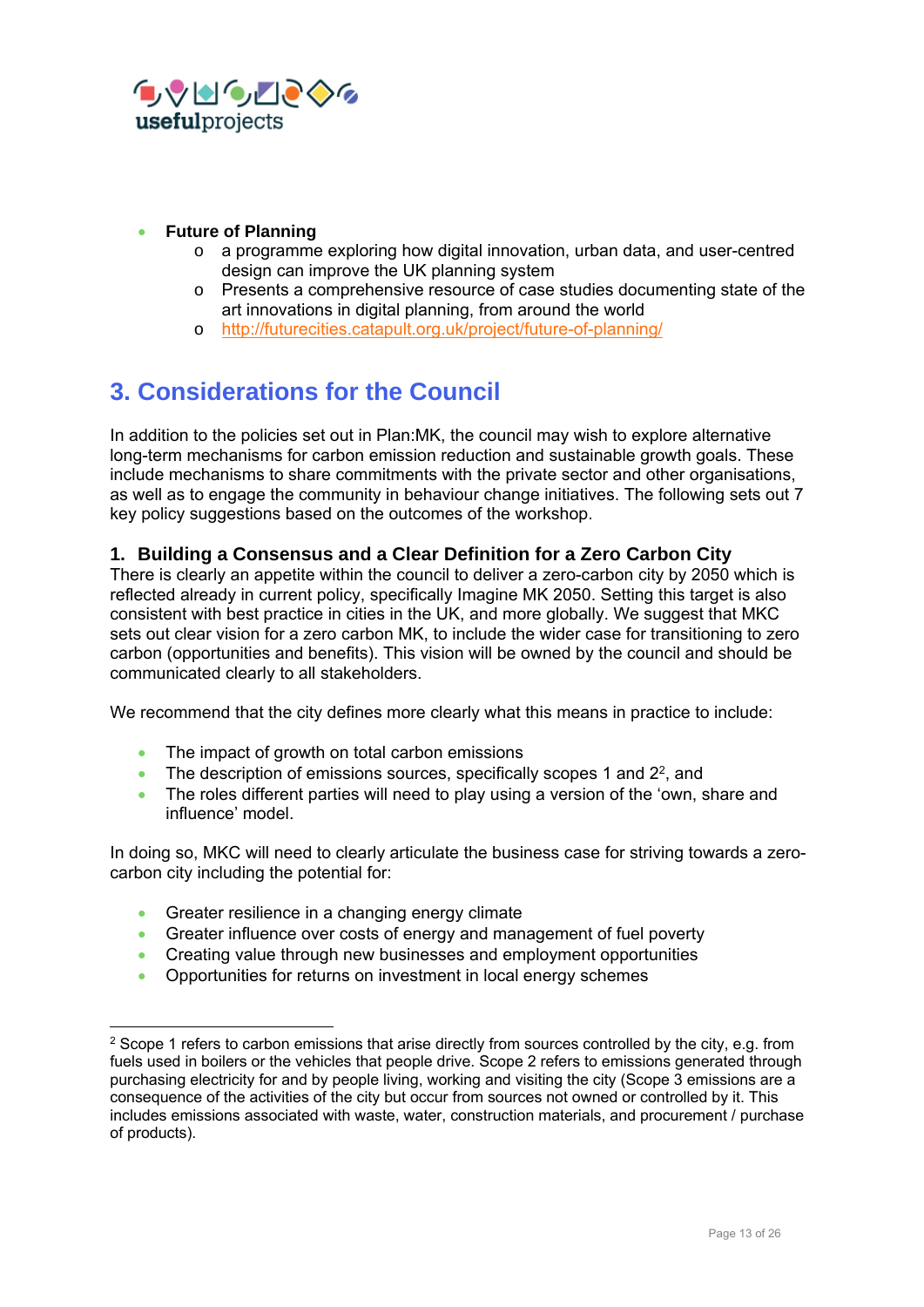

Building a community of practice and broad support will be key to building the momentum required to deliver a near zero carbon city. Demonstrating how value can be created through new revenue streams, and the local community benefits, will create the draw to build political and public support. These opportunities are described in more detail below.

### **2. The Role of Planning Policy**

Historically, planning policy has been used effectively to drive better energy performance of new buildings. In the medium term, policy should continue to pursue energy efficient housing and buildings whilst recognising that complying with building regulations is becoming increasingly challenging.

The greater emphasis on ensuring buildings perform as intended will require appropriate quality assurance throughout construction and commissioning. It will be important to ensure that the commitment to post occupancy evaluation is undertaken in practice, but it is not clear what measures the council can take if actual performance does not live up to design predictions. This kind of work also provides feedback to MKC on whether their policies are delivering the anticipated carbon savings, as well as giving the whole industry insight as to policy effectiveness.

Policies to extend existing low carbon networks will help existing buildings to improve their carbon performance. However, policy itself is unlikely to deliver the transformation required to deliver a near zero carbon city by 2050, and we have suggested complementary approaches below.

#### **3. The Leadership Role of MK Council**

MKC should continue to ensure that planning policy is implemented in practice. However, participants of the workshop felt that there was a far greater role the council could play. It was recognised that cities that organise themselves are better placed to attract investment. In this context, the council could take a role as an enabler, promoter, and consensus builder to create the right conditions for investment in low carbon futures. MKC itself needs to be an exemplar in its portfolio of buildings, policies and strategies to encourage this to happen.

It was also felt that the council is trusted by residents of MK and local business communities. This will help in relation to trust issues around use of data to better identify opportunities. MKC should also consider how this position could be used to leverage investment into locally owned energy infrastructure. Forms of collaborative governance offer ways in which the council can partner with business, community groups and the supply chain to deliver low carbon programmes.

MK:Smart was highlighted as a good example of where the council had demonstrated leadership around making data available which is now facilitating businesses in identifying investment opportunities for renewable energy solutions. The council should also lead by example, demonstrating pioneering and best practice in its own developments. There are also opportunities to showcase and celebrate good practice by others.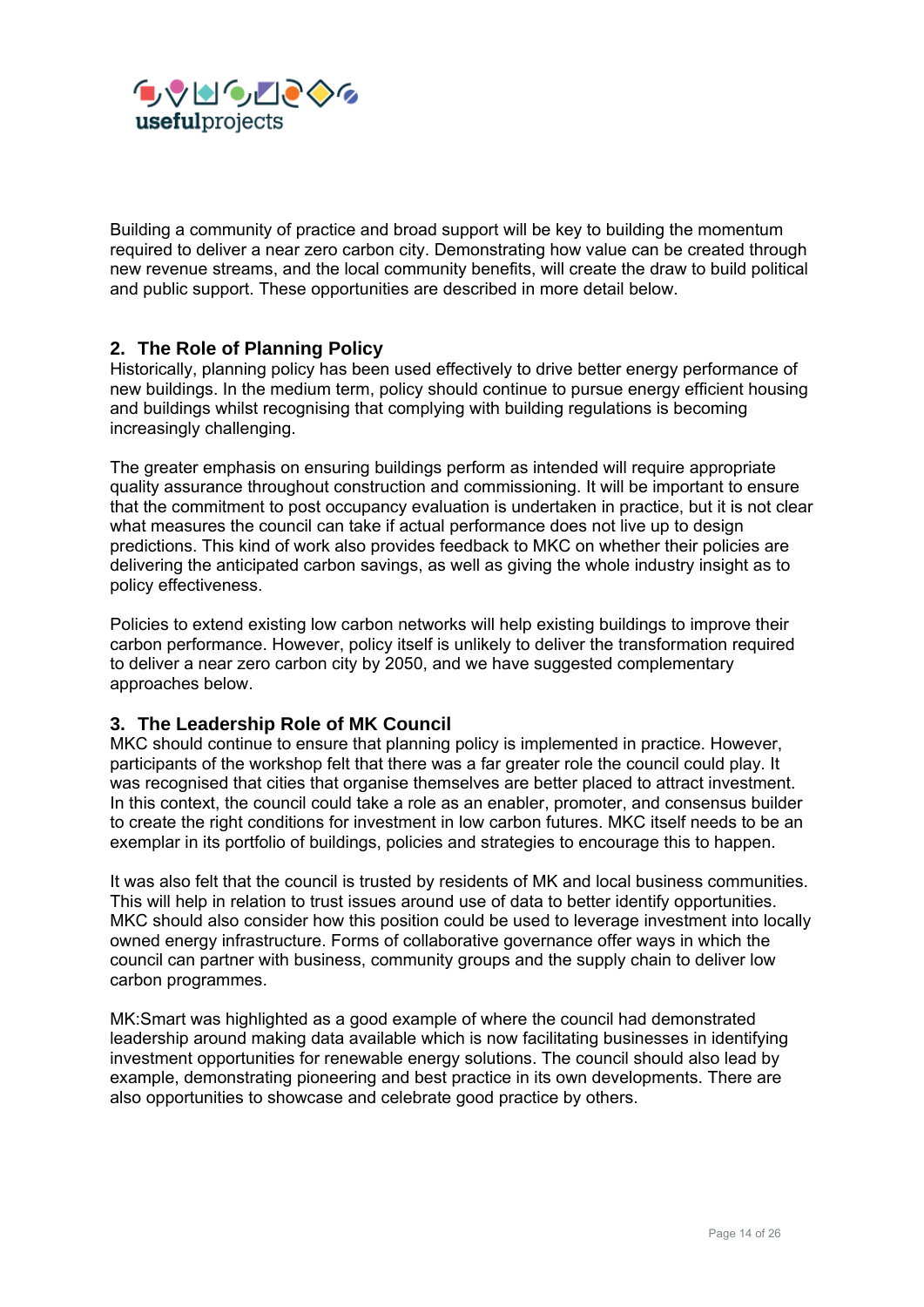

# **4. The MK Energy Company**

Through the workshop, the group felt strongly that the establishment of a local energy company would be the best delivery vehicle for achieving a zero-carbon MK. The company could be wholly owned by the council, perhaps with some shares available for local business and the community. The company should be tasked with creating investable schemes which offer good returns, carbon reduction and social value (e.g. fuel poverty reduction, better energy services, employment opportunities). By establishing the purpose of the company to deliver clear outcomes, the Energy Company will be able to adapt to the emergence of new technology and changing external environment. This must be accompanied by a flexible procurement approach to bringing forward new approaches.

There is a huge current opportunity in the context of liquid capital and the company would be well positioned to leverage finance from central government, particularly following the industrial strategy announcement. Start-up funding could be sought through developer agreements but should be self-sustaining in the long term and deliver returns on investment.

### **5. MK Zero Carbon Enterprise**

Building on MK's history of innovation, there is an opportunity to develop and nurture the supply chains which will be required to deliver MK's zero carbon vision. This could encompass building local skills in the operation and delivery of innovative technologies and growing organisations that are likely to develop new products and services. This should also extend to bringing forward smaller more innovative building contractors.

MKC should consider working with the South East Midlands (SEM) LEP, third sector organisations and the future MK:U to establish a prospectus and a framework that will foster the emergence of these types of organisations. Concepts like the Engine Shed in Bristol provide a good reference in this context. A similar scheme could be used to build a hub of expertise and incubate businesses working within Milton Keynes on the low carbon agenda. By working with SEM LEP, this offers ways of fostering collaboration across a wider geographical area and with other local authorities.

MK should also consider developing an industry festival around this work, with pilots and test beds, but also inviting people to create demonstrator projects and allowing temporary relaxation of planning regulations, as Rotterdam did for their architecture festival.

#### **6. Mobility**

Mobility is a cross-cutting theme across all the working papers and perhaps the most challenging. MK is a relatively compact city with the asset of the green grid. Participants at the workshop felt that a stronger culture of sustainable and active travel could be achieved with the right incentives. This could include investments to improve the connectivity of the Redways, provision of supporting infrastructure and working with community groups to promote walking and cycling culture.

In the medium to long term promote shared mobility services, electric vehicles and other solutions to shift away from fossil fuel based transport. Bold moves will be required to reduce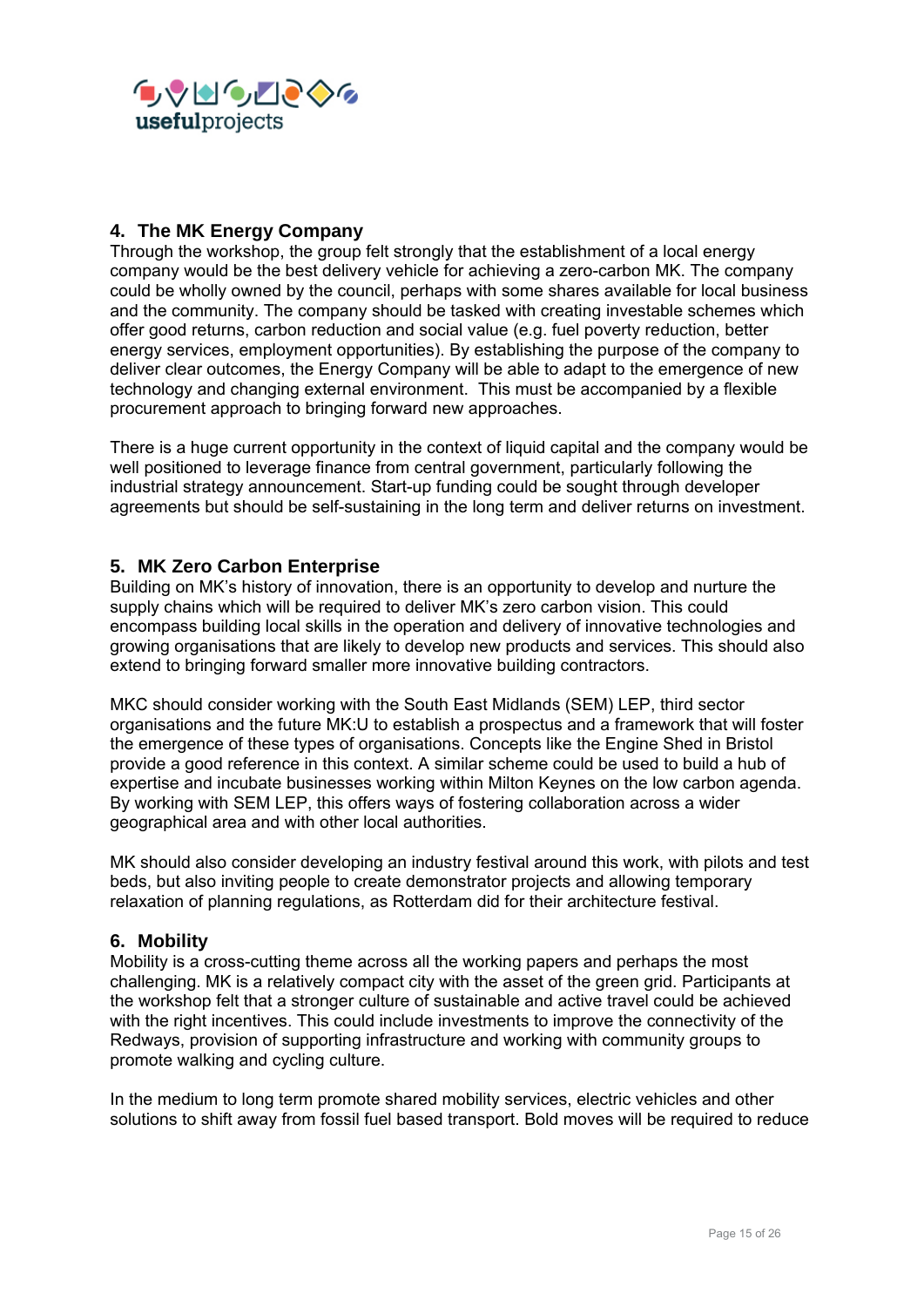

citizens' dependence on car use. Prototyping solutions through car free days, investigating different carpark pricing mechanisms and investing in shared mobility services were all highlighted as ways of shifting cultural norms. Workshop participants highlighted that existing city centre parking was a major barrier to development. It was recognised that autonomous vehicles will have a significant role to play but could not be seen as the panacea to MKs carbon and increasing congestion issues.

#### **7. Urban form**

The urban form of MK, based on a grid of wide roads, pavements and reservations, lends itself to a range of infrastructure retrofits and upgrades with minimum disruption for existing buildings and services and without compromising green space. New urban environments, as well as adaptations and infill projects, should be planned to reduce carbon intensity. Developments should consider the impact of microclimate and orientation on energy demand, overheating risk and other health and wellbeing factors.

A certain level of density is required to support low carbon infrastructure, particularly district energy systems, which require at least 100 dwellings per hectare to make them viable for new buildings given energy efficiency standards. Shared mobility systems also depend on a critical number of users to be commercially viable. Workshop participants raised concern that current policy on densification would be too low to meet policy targets. Selective intensification and transport oriented development principles should be embedded into growth plans. This will support the viability of new infrastructure investment but also support social infrastructure provision.

There may be future opportunities to release car parking spaces for development or community facilities.

# **4. Conclusion**

This evidence paper has explored how Milton Keynes can build on its culture of innovation in design and sustainability to deliver sustainable development and meet its ambitious target of becoming a near zero carbon city by 2050. In the workshop, we presented the findings of our background research and stakeholder engagement. This generated a wide ranging discussion which we have captured in detail within the appendix. We have synthesised this to present MKC 7 key policy recommendations to support the transition to a zero-carbon city.

The grid and urban form of MK puts the city in a strong position to exploit these opportunities and adopt innovative solutions. Furthermore, building a culture around sustainable development and healthy lifestyles will be a key to attracting new residents and investors into MK.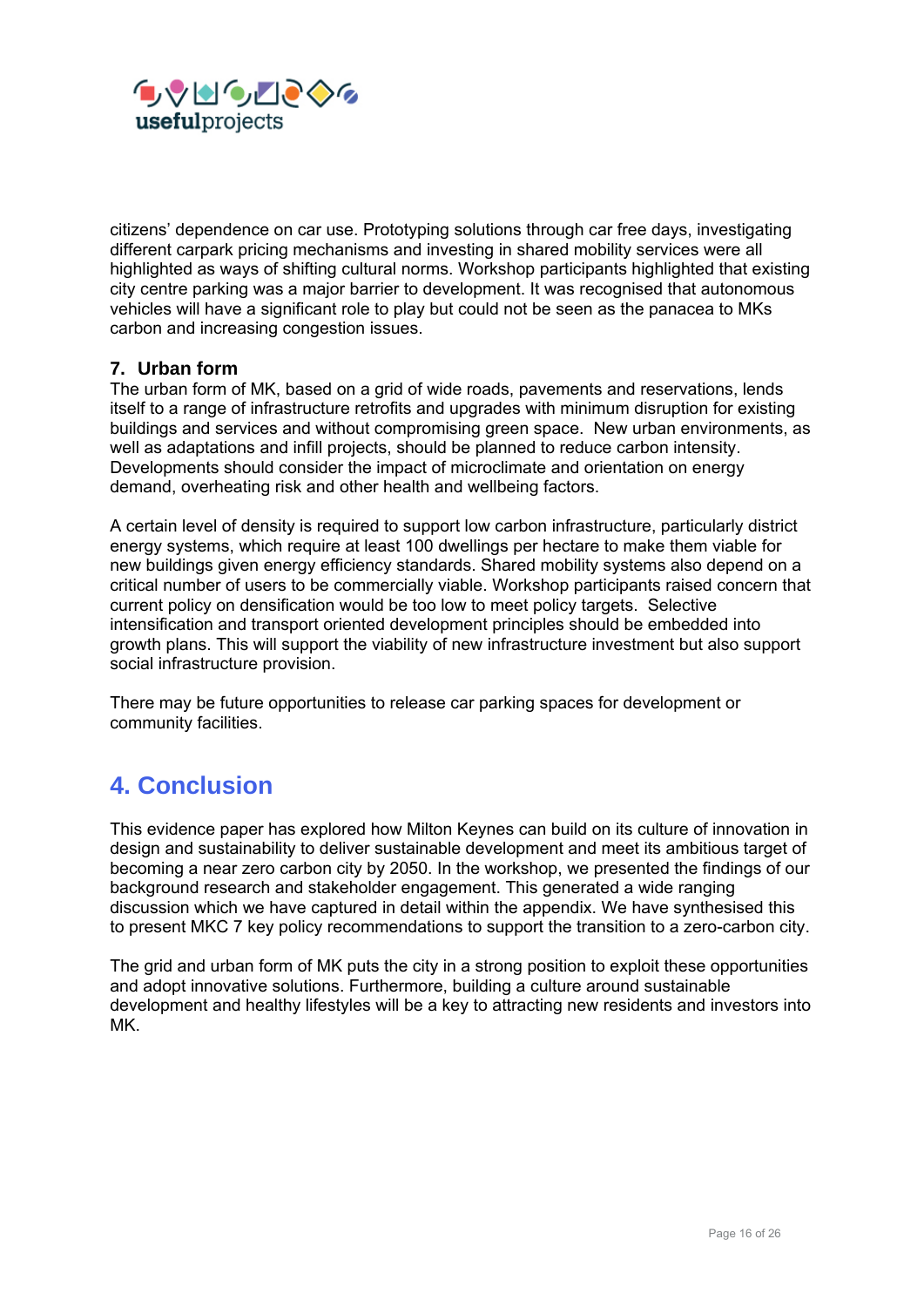

# **5. Appendix**

# **Workshop Attendees**

| <b>Name</b>                                       | <b>Organisation</b>               | <b>Role</b>                                                 |
|---------------------------------------------------|-----------------------------------|-------------------------------------------------------------|
| Fiona Robinson                                    | Milton Keynes Council             | MK Futures 2050 Programme Manager                           |
| <b>Geoff Snelson</b>                              | Milton Keynes Council             | Director of Strategy and Futures                            |
| <b>Luke Gledhill</b>                              | Milton Keynes Council             | <b>Planning Officer</b>                                     |
| Joanne Spurrell                                   | Milton Keynes Council             | <b>Planning Officer</b>                                     |
| <b>Grant Gibson</b>                               | Milton Keynes Council             | Design and Project Manager                                  |
| <b>Ishwer Gohil</b>                               | Milton Keynes Council             | <b>Strategic Transport Policy &amp; Planning</b><br>Manager |
| David Gleeson                                     | Milton Keynes Council             | Regeneration Programme Director                             |
| <b>Neil Allen</b>                                 | Milton Keynes Council             | <b>Head of Regulatory Services</b>                          |
| Jonathan Robinson                                 | Milton Keynes Council             | Senior Planning Obligations Officer                         |
| <b>Ballard Christine</b><br>Milton Keynes Council |                                   | <b>Project Manager</b>                                      |
| Sandra Hayes                                      | <b>National Energy Foundation</b> | <b>Sustainability Consultant</b>                            |
| David Morgan                                      | SmartKlub                         | CEO                                                         |
| <b>Expedition Engineering</b><br>Daniel Raymond   |                                   | Associate                                                   |
| <b>Judith Sykes</b>                               | <b>Useful Projects</b>            | <b>Director</b>                                             |
| Dan Epstein                                       | <b>Useful Projects</b>            | <b>Consultant Director of Sustainability</b>                |
| <b>Adam Mactavish</b><br>Currie & Brown           |                                   | <b>Director</b>                                             |
| Carrie Behar<br><b>Useful Projects</b>            |                                   | Senior Sustainability Consultant                            |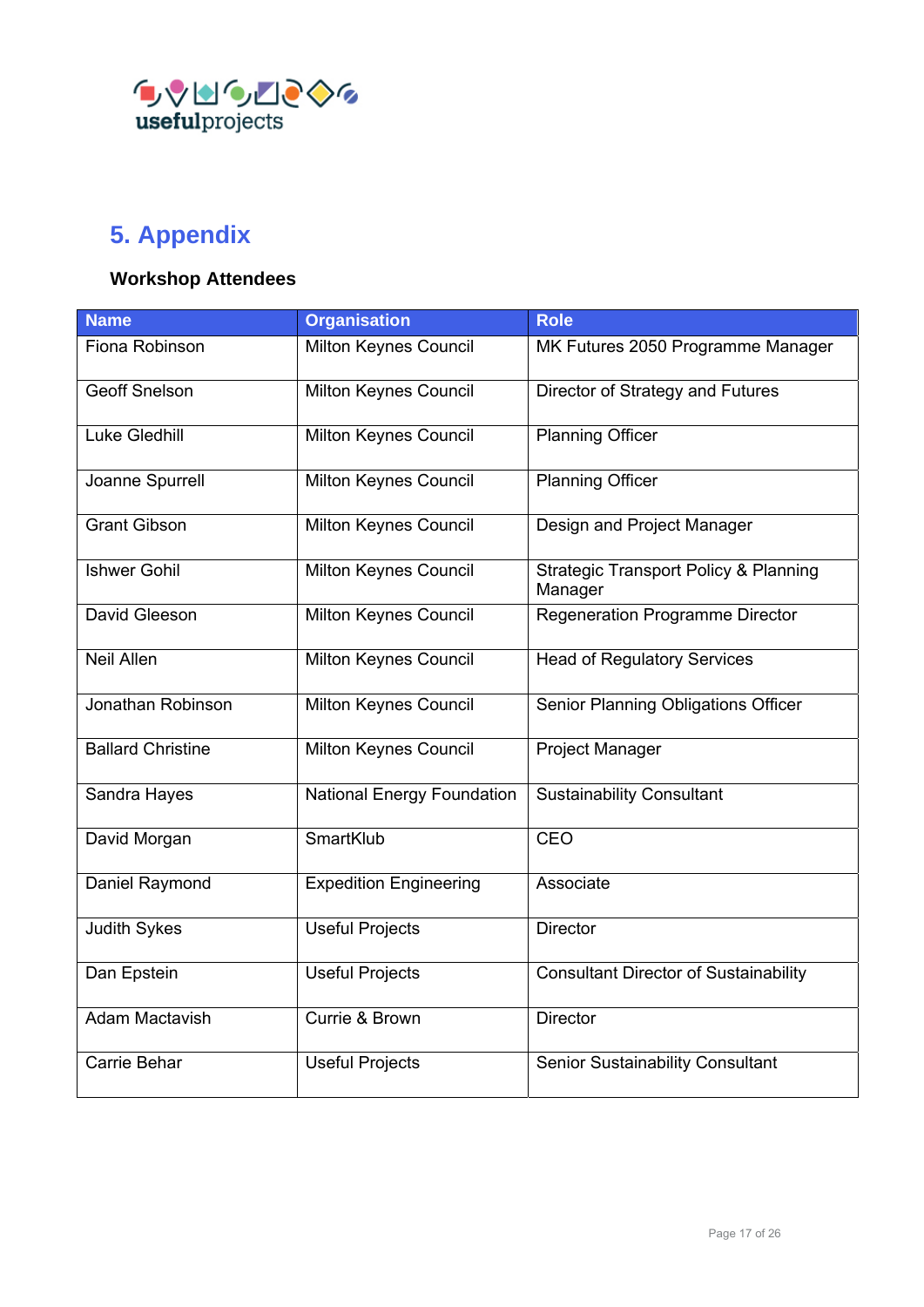

# **Agenda**

| <b>Time</b>        | <b>Content</b>               | <b>Notes</b>                                                                                                                                                                             |  |  |  |
|--------------------|------------------------------|------------------------------------------------------------------------------------------------------------------------------------------------------------------------------------------|--|--|--|
| 09:45              | Arrival                      | Tea, coffee, biscuits                                                                                                                                                                    |  |  |  |
| 10:00              | Welcome and<br>introductions | Introductions<br>÷<br>Aim and agenda<br>۳                                                                                                                                                |  |  |  |
| $10:15 -$<br>10:50 |                              |                                                                                                                                                                                          |  |  |  |
| 10:15              | Presentation                 | Challenge of 2050 (MK & National)<br>Scale of Energy Challenge<br>Scenario for Zero Carbon MK<br>۰<br>Role of MK Council                                                                 |  |  |  |
| 10:25              | Group<br>discussion          | Do we agree with definition of zero carbon?<br>۰<br>How does MK balance the pursuit of carbon reductions, whilst<br>-<br>protecting those in fuel poverty?<br>Is the scope correct?<br>۰ |  |  |  |
| 10:50              | Feedback                     | Representative from each breakout group to feedback key<br>۰<br>discussion points                                                                                                        |  |  |  |
| $11:00 -$<br>12:00 |                              |                                                                                                                                                                                          |  |  |  |
| 11:00              | Presentation                 | Context of MK as an innovator<br>-<br>MK Energy Policy and Strategy<br>۰<br><b>MK Energy Initiatives</b><br>-                                                                            |  |  |  |
| 11:15              | Group<br>discussion          | Are there any overlaps or gaps in policy?<br>÷<br>What has been successful and where should the council focus<br>efforts?<br>Any specific comments on Plan:MK?                           |  |  |  |
| 11:50              | Feedback                     | Representative from each breakout group to feedback key<br>discussion points                                                                                                             |  |  |  |
| $12:00 -$<br>13:05 |                              |                                                                                                                                                                                          |  |  |  |
| 12:00              | Presentation                 | <b>Policy Overview</b><br><b>Innovative Governance Models</b><br><b>Technology Innovations and Disruptors</b><br>Innovation Parks / Prototypes<br><b>Practical Installations</b>         |  |  |  |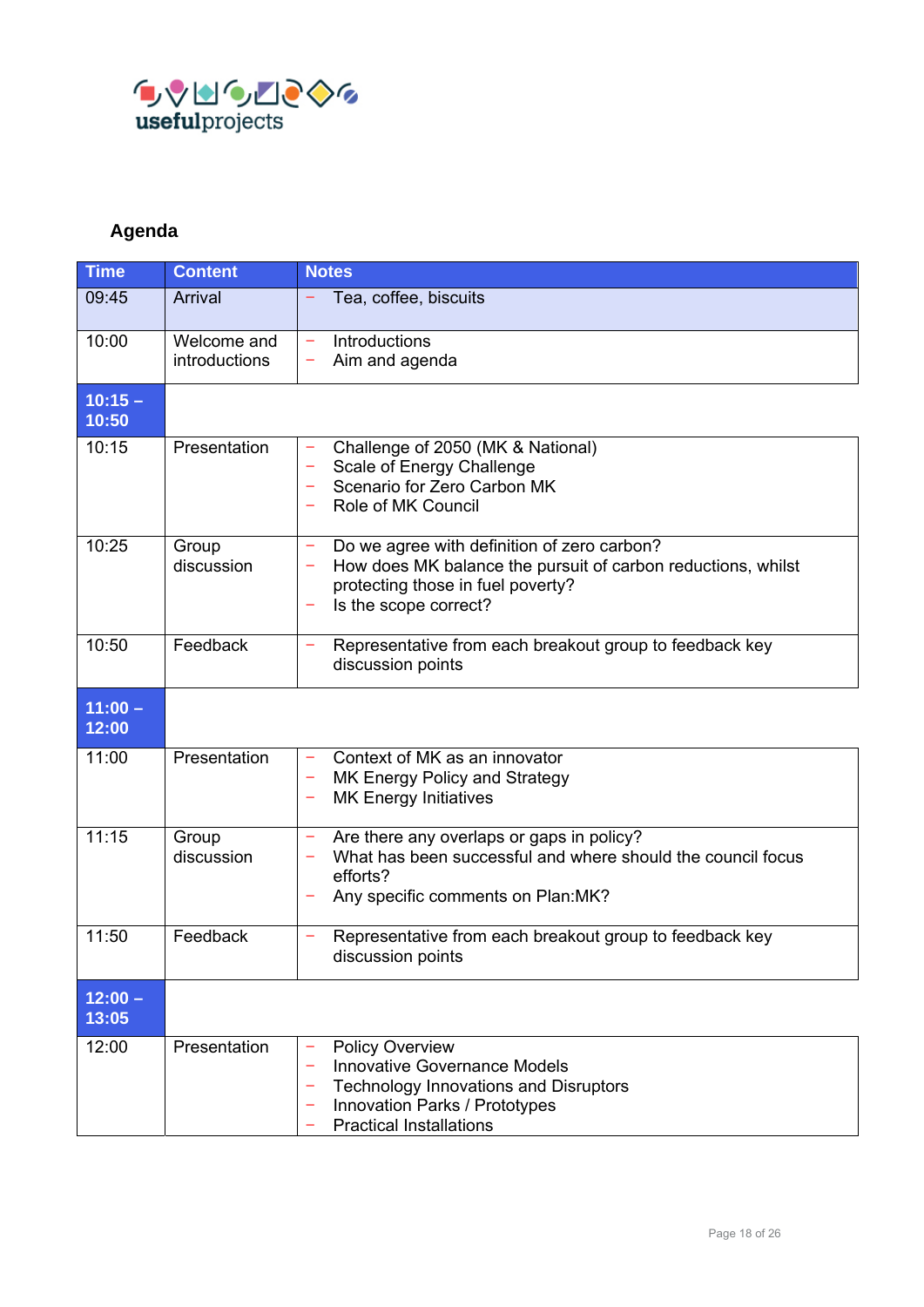

| 12:20              | Group<br>discussion       | Is there anything that would get in the way of adopting new<br>÷<br>approaches?<br>How can the city be flexible to and manage these changes?<br>What else can the city take from this?<br>- |
|--------------------|---------------------------|---------------------------------------------------------------------------------------------------------------------------------------------------------------------------------------------|
| 12:55              | Feedback                  | Representative from each breakout group to feedback key<br>÷<br>discussion points                                                                                                           |
| $13:05 -$<br>13:35 | Lunch Break               | Delegates to bring packed lunch                                                                                                                                                             |
| $13:35 -$<br>14:20 |                           |                                                                                                                                                                                             |
| 13:35              | Presentation              | What you have told us about some of the potential barriers<br>۰<br>What we see as potential enablers                                                                                        |
| 13:45              | Group<br>discussion       | Any additional barriers or opportunities?<br>÷<br>How can these barriers be overcome?<br>What delivery mechanisms could be used to take advantage of the<br>-<br>opportunities?             |
| 14:15              | Feedback                  | Representative from each breakout group to feedback key<br>-<br>discussion points                                                                                                           |
| $14:20 -$<br>15:00 |                           |                                                                                                                                                                                             |
| 14:20              | Round table<br>discussion | Key emergent recommendations                                                                                                                                                                |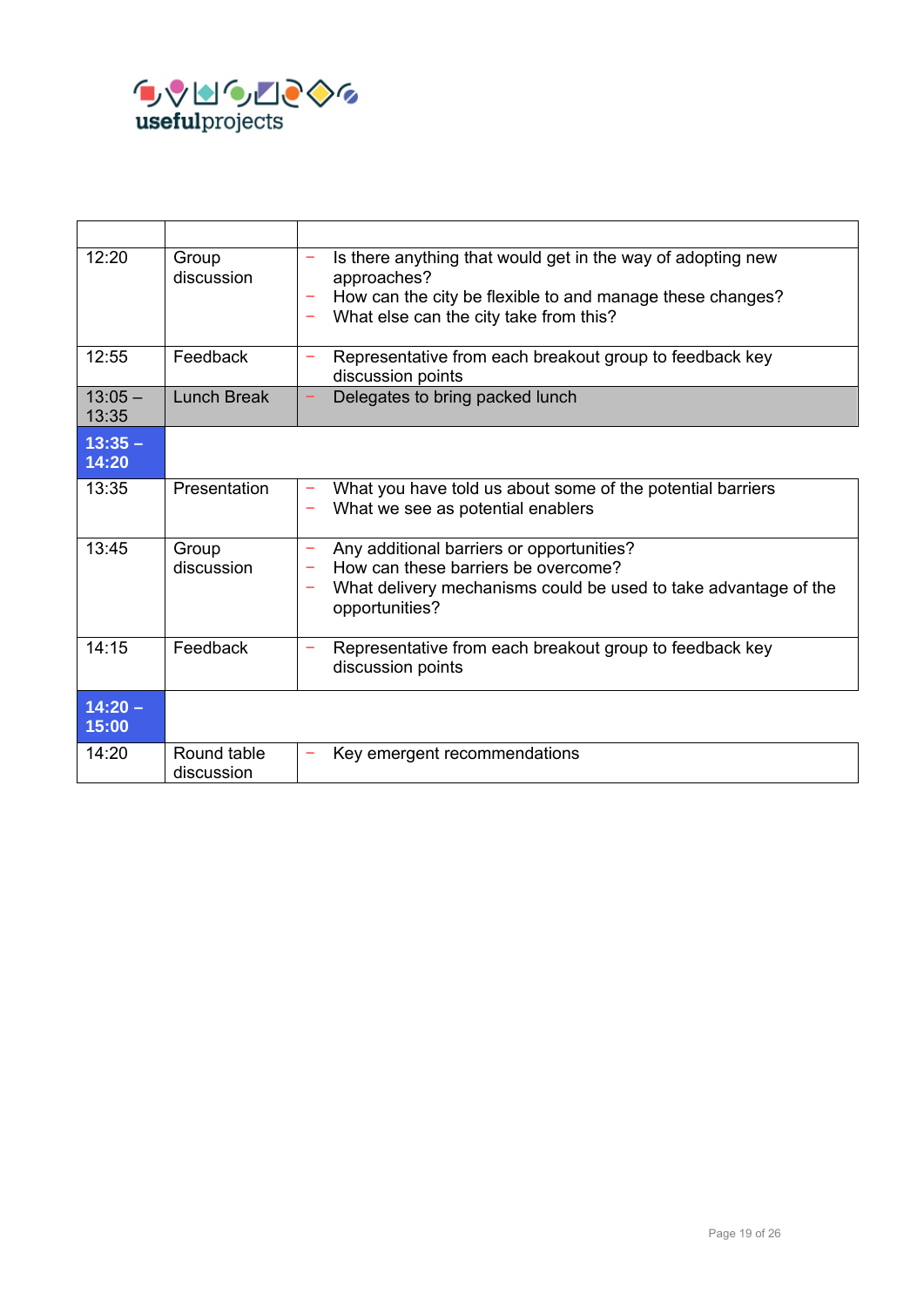

# **Comments by workshop theme**

| <b>Topic</b>                         | <b>Comment</b>                                                                                                                                                                                                                                                                                                                                                                                                                                                                                                                                                                                                                                                                                                                                                                                                                                                                                                                                                                                                                                                                                                                                                                                                                                                                                                                                                                                                                                                                                                                                                                                                                                                                                                                                                                                                                                                                                                                                                                                                                                     |
|--------------------------------------|----------------------------------------------------------------------------------------------------------------------------------------------------------------------------------------------------------------------------------------------------------------------------------------------------------------------------------------------------------------------------------------------------------------------------------------------------------------------------------------------------------------------------------------------------------------------------------------------------------------------------------------------------------------------------------------------------------------------------------------------------------------------------------------------------------------------------------------------------------------------------------------------------------------------------------------------------------------------------------------------------------------------------------------------------------------------------------------------------------------------------------------------------------------------------------------------------------------------------------------------------------------------------------------------------------------------------------------------------------------------------------------------------------------------------------------------------------------------------------------------------------------------------------------------------------------------------------------------------------------------------------------------------------------------------------------------------------------------------------------------------------------------------------------------------------------------------------------------------------------------------------------------------------------------------------------------------------------------------------------------------------------------------------------------------|
| Definition of zero carbon<br>by 2050 | How can the Council influence unregulated loads? Need to<br>$\bullet$<br>consider behavioural aspects.<br>Existing boiler cashback through offset fund - could this<br>$\bullet$<br>be extended to unregulated emissions?<br>Use of schemes similar to current boiler fund to replace<br>$\bullet$<br>old inefficient white goods, with A+ rated appliances.<br>Need to consider what happens to these existing<br>$\bullet$<br>appliances – circular economy thinking. The effect large<br>scale replacement has on embodied carbon.<br>There is a disconnect between how we plan and what<br>$\bullet$<br>happens<br>Challenge around the high-level aspiration vs. delivery<br>٠<br>mechanism<br>Plan to remove D4, to speed up development (in line with<br>$\bullet$<br>NPPF), and to rely on building regulations (in line with<br>'allowable solutions' and NPPG) -risk of policy vacuum<br>Need to be looking at the city as a whole to find the best<br>$\bullet$<br>opportunities<br>The pressure is on the application stage – aspiration to<br>$\bullet$<br>speed up planning process<br>Some misunderstanding around carbon offset fund - it's<br>$\bullet$<br>part of S106, not CIL.<br>Question around why MK is going for zero carbon? Is it<br>$\bullet$<br>just a moral argument? Or is there a business case? Need<br>to set out the arguments clearly, e.g. energy security,<br>better operating environment, resilience, economic edge.<br>Issue of who pays vs. who benefits?<br>$\bullet$<br>Embodied carbon is hard to influence and may slow down<br>$\bullet$<br>development. Sense that if MKC get the other bits right<br>(e.g. efficiency) they will attract best practice developers<br>and carbon will take care of itself.<br>What are priorities for planning? Maybe they should be<br>fabric and energy demand, rather than mandating<br>generation.<br>It's a 'big picture system' and therefore long-term thinking<br>needed.<br>Deal with energy at a district level so that if it's cleaner can<br>$\bullet$ |
|                                      | continue to use more without carbon penalty.                                                                                                                                                                                                                                                                                                                                                                                                                                                                                                                                                                                                                                                                                                                                                                                                                                                                                                                                                                                                                                                                                                                                                                                                                                                                                                                                                                                                                                                                                                                                                                                                                                                                                                                                                                                                                                                                                                                                                                                                       |
|                                      | Could the grid corridors be re-identified to hold localised<br>$\bullet$<br>energy infrastructure?                                                                                                                                                                                                                                                                                                                                                                                                                                                                                                                                                                                                                                                                                                                                                                                                                                                                                                                                                                                                                                                                                                                                                                                                                                                                                                                                                                                                                                                                                                                                                                                                                                                                                                                                                                                                                                                                                                                                                 |
|                                      | What can be done to support a move towards electricity?                                                                                                                                                                                                                                                                                                                                                                                                                                                                                                                                                                                                                                                                                                                                                                                                                                                                                                                                                                                                                                                                                                                                                                                                                                                                                                                                                                                                                                                                                                                                                                                                                                                                                                                                                                                                                                                                                                                                                                                            |
|                                      | How much electricity can be developed locally?<br>$\bullet$                                                                                                                                                                                                                                                                                                                                                                                                                                                                                                                                                                                                                                                                                                                                                                                                                                                                                                                                                                                                                                                                                                                                                                                                                                                                                                                                                                                                                                                                                                                                                                                                                                                                                                                                                                                                                                                                                                                                                                                        |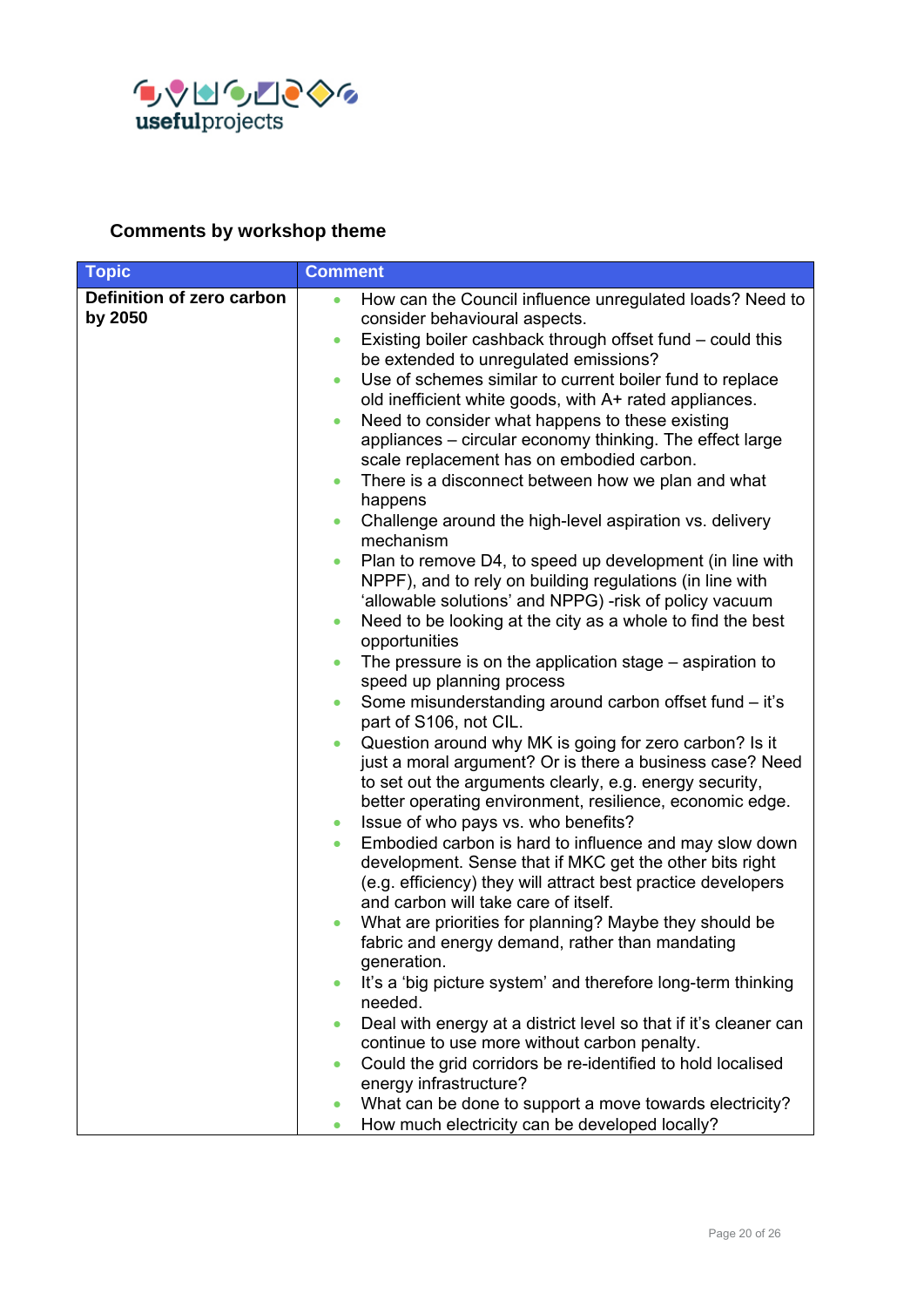

|                       | Again, consider embodied carbon of renewable<br>$\bullet$<br>technologies against the carbon it saves.<br>A move to flexible working while meaning transport based<br>emissions are reduced with more people working from<br>home. These workers are now using more heat/ energy in<br>their inefficient homes throughout the day.<br>Improve walkability of the city – currently work and home<br>$\bullet$<br>locations are far from each other.<br>Requires a city-wide approach.<br>$\bullet$                                                                                                                                                                                                                                                                                                                                                                                                                                                                                                                                                                                                                                                                                                                                                                                                                                                                                                                                                                                                                                                                                                                                                                                                                                                      |
|-----------------------|--------------------------------------------------------------------------------------------------------------------------------------------------------------------------------------------------------------------------------------------------------------------------------------------------------------------------------------------------------------------------------------------------------------------------------------------------------------------------------------------------------------------------------------------------------------------------------------------------------------------------------------------------------------------------------------------------------------------------------------------------------------------------------------------------------------------------------------------------------------------------------------------------------------------------------------------------------------------------------------------------------------------------------------------------------------------------------------------------------------------------------------------------------------------------------------------------------------------------------------------------------------------------------------------------------------------------------------------------------------------------------------------------------------------------------------------------------------------------------------------------------------------------------------------------------------------------------------------------------------------------------------------------------------------------------------------------------------------------------------------------------|
| <b>Policy Success</b> | MK wide commitment to zero carbon that industry and<br>$\bullet$<br>residents sign up to. Defines individuals' role in<br>contributing to achieving city-wide goals.<br>Some contradictions within planning. For example,<br>$\bullet$<br>obligation to grow economy but reduce congestion. These<br>issues need to be addressed at a strategic level. Public<br>transport and cycling not developed to support these aims.<br>Appears to be several initiatives around the infrastructure<br>for electric cars but also need policy/grants to promote use<br>- need to encourage purchase/lease of electric cars.<br>Consider car share for electric cars.<br>What does our future society look like and how does policy<br>$\bullet$<br>support this now?<br>There is a disconnect between policy aspiration and what<br>$\bullet$<br>happens<br>Policy not driving investment in energy service and clean<br>$\bullet$<br>tech (more defensive)<br>Developers only comply with minimum requirements<br>$\bullet$<br>There are 'battles' with developers around viability - some<br>$\bullet$<br>negotiation needed<br>Land is the big issue<br>$\bullet$<br>MK prioritise affordable housing over carbon<br>Policy gaps include the energy performance gap and<br>$\bullet$<br>transport<br>PRS (private rented sector) applications – planning<br>$\bullet$<br>condition to 'consider feasibility' around energy - e.g. not<br>that strong<br>In the end, it comes down to cost<br>٠<br>Sense that MK are not always leading by example<br>$\bullet$<br>Current policy is seen to be driving up costs (e.g. D4) -<br>$\bullet$<br>could they be reframed to find 'win-win' situations?<br>Strategy needs to be positive and proactive<br>$\bullet$ |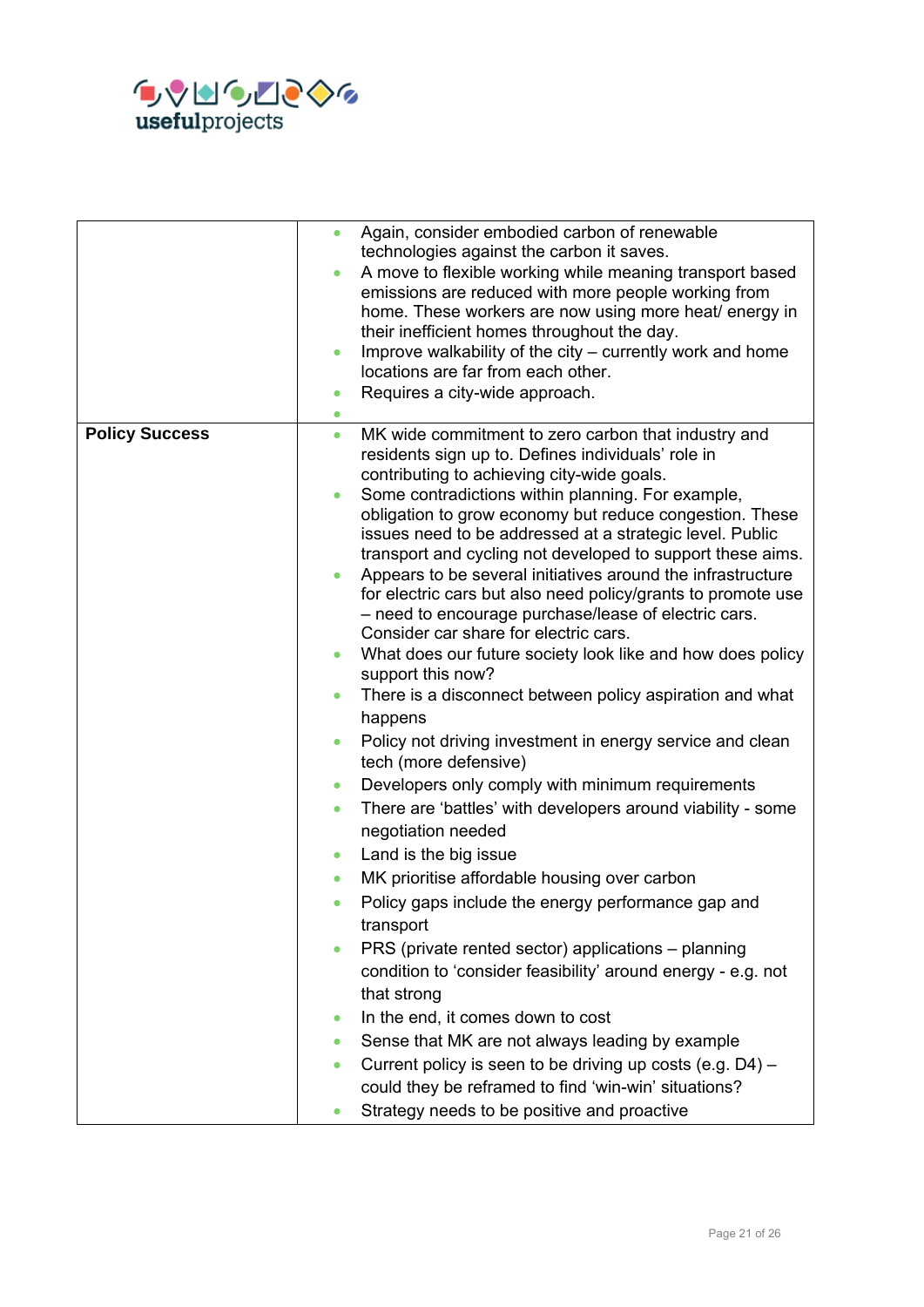

| $\bullet$ | Carbon offset fund has been successfully used for                      |
|-----------|------------------------------------------------------------------------|
|           | insulation, and they have looked at appliance scrapping                |
|           | schemes. Now moving to bigger projects, e.g. PVs on                    |
|           | roofs. Idea around promoting 'spend to save' as currently              |
|           | process is a bit short term.                                           |
| $\bullet$ | Success of carbon offset is a good example. Though now                 |
|           | Building Regulations have caught up.                                   |
| $\bullet$ | May be more challenging in future to deliver 19%                       |
|           | improvement in onsite energy performance as Building                   |
|           | Regulations get more challenging.                                      |
| $\bullet$ | Another success is the street lamp LED upgrade.                        |
| $\bullet$ | Boundary/scope around projects and budget often narrow                 |
| $\bullet$ | MK is currently reactive, not proactive                                |
| $\bullet$ | Don't' want to be seen to be spending more money than                  |
|           | necessary, even if long term costs are higher                          |
| $\bullet$ | Policy needs to make it easier to pursue a different path.             |
| $\bullet$ | Lots going on - is it being reported, measured?                        |
|           | UK's best infrastructure for electric car parking is in<br>$\circ$     |
|           | MK. MK achieved this by influencing - didn't spend                     |
|           | much.                                                                  |
|           | Take up of electric cars going up<br>$\circ$                           |
|           | 2 <sup>nd</sup> biggest cycle hire scheme outside of London<br>$\circ$ |
|           | (though challenge around cycling infrastructure-                       |
|           | the unique segregated cycle ways not used, needs                       |
|           | to be made easier to change behaviour).                                |
| $\bullet$ | Council's role as 'trusted broker'                                     |
| $\bullet$ | Opportunities to promote modular and prefabricated                     |
|           | construction.                                                          |
|           | Example of Woking Council, who own Thameswey, (who                     |
|           | also operate the MK Heat network) working with Private                 |
|           | Sector - policy and investment strategies.                             |
| $\bullet$ | Opportunity for MKC to lead in terms of projects they're               |
|           | doing - 'spend to save'                                                |
| $\bullet$ | Lead by example – but payback in the private sector.                   |
| $\bullet$ | Idea of 'Sustainable Behaviour Charter'                                |
| $\bullet$ | Drive behaviour change through co-ownership of                         |
|           | resources, crowd-funding                                               |
|           | Sharing economy vs. owning economy                                     |
|           | How could council accommodate this?<br>$\circ$                         |
|           | Driverless / shared vehicles?<br>$\circ$                               |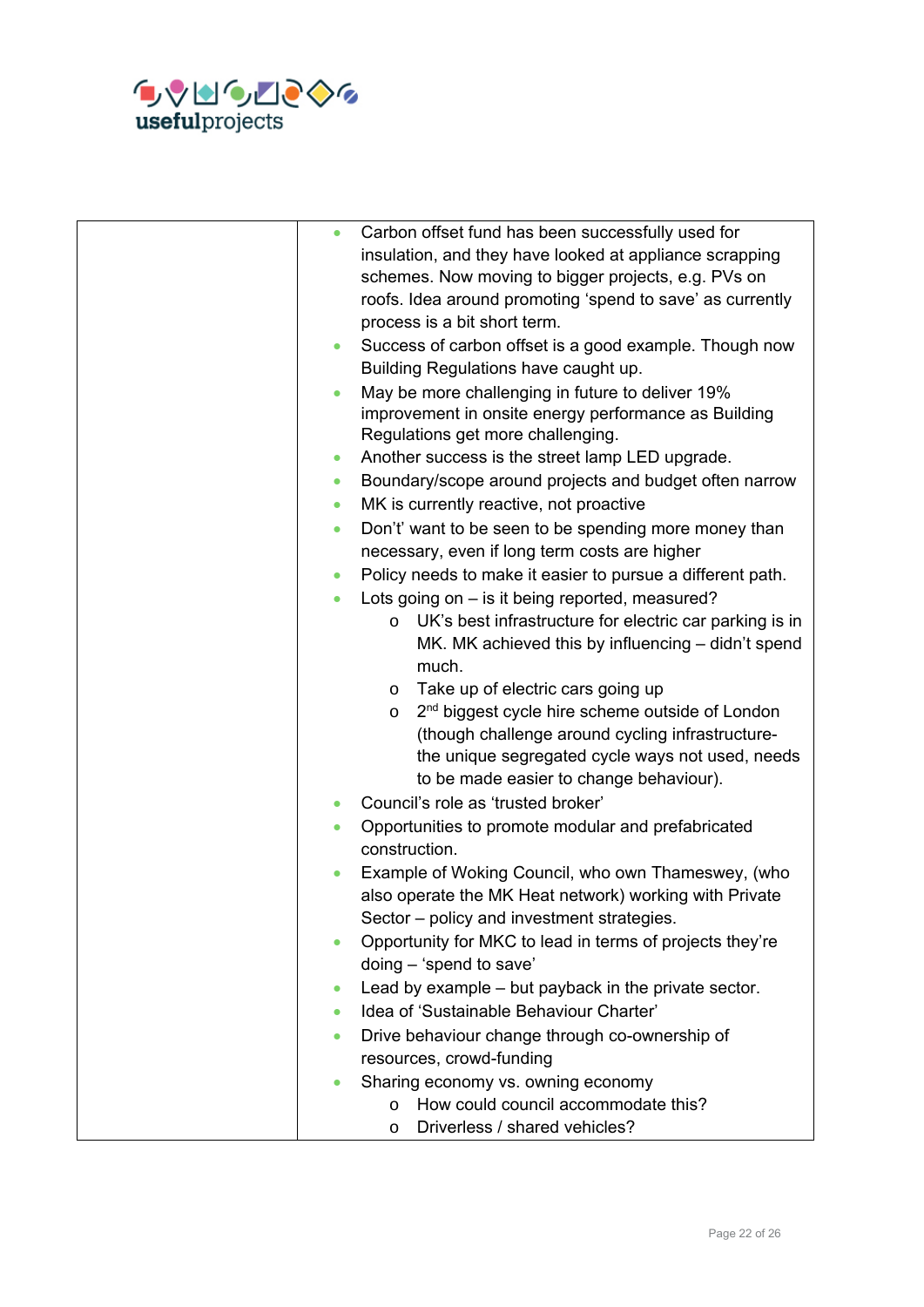

|                      | Service economy<br>$\circ$                                                                   |
|----------------------|----------------------------------------------------------------------------------------------|
|                      |                                                                                              |
|                      | Cities that organise themselves are better placed to attract<br>$\bullet$<br>investment      |
|                      | Plan:MK targets - allow for "community" energy offer<br>$\bullet$<br>planning compliant      |
|                      | Should council own more e.g. community energy<br>$\bullet$<br>infrastructure?                |
|                      | Council has trust - good opportunity to set up energy<br>$\bullet$                           |
|                      | company - community and personal                                                             |
|                      | The more MKC own the greater their sphere of influence.<br>$\bullet$<br>Risk reward appetite |
|                      | Safety is limiting walkable neighbourhoods<br>$\bullet$                                      |
|                      | Strategic case? - How does all this link with city goals?<br>$\bullet$                       |
|                      |                                                                                              |
|                      |                                                                                              |
| <b>Opportunities</b> | Role of LA – MKC could be more than just service<br>$\bullet$<br>providers                   |
|                      | LA as 'opportunity engine' rather than 'service provider'<br>$\bullet$                       |
|                      | MKC are driving change and leading development with the<br>$\bullet$                         |
|                      | 6 big projects (e.g. Renaissance MK)                                                         |
|                      | Bridge for the public-private gap, to send a strong<br>$\bullet$                             |
|                      | message 'We are open for business'                                                           |
|                      | Business is ready to invest – but is the mechanism there<br>$\bullet$                        |
|                      | to help them deliver?                                                                        |
|                      | Agile – need to learn from private and $3rd$ sector<br>$\bullet$                             |
|                      | Digitally literate - not technologists forcing this on the<br>$\bullet$<br>community         |
|                      | Challenges around 'living streets' project - people are so<br>$\bullet$                      |
|                      | pushed for time they are finding it hard to engage                                           |
|                      | Current low density could get in the way of achieving<br>$\bullet$                           |
|                      | policy targets - policy needs to increase density                                            |
|                      | People are set in their ways -typical concerns are how<br>$\bullet$                          |
|                      | much will it cost? How will it affect me?                                                    |
|                      | Need 40-50dw/h to support public transport. People are<br>$\bullet$                          |
|                      | scared of the number – but if you show them what best                                        |
|                      | practice looks like they are okay with it.                                                   |
|                      | Role of modular construction – flexibility, custom/self-build<br>$\bullet$                   |
|                      | Parking: need 2 cars per 2-bed flat, revenue in city centre<br>$\bullet$                     |
|                      | only £2/day. Policies contradict each other. Interesting that                                |
|                      | the parking provision is in the public highway- this is                                      |
|                      | unusual and a major barrier to development of land. 10x                                      |
|                      | the parking provision of any other LA of a similar size!                                     |
|                      | Dominance of car use – scale of car parking in the city<br>$\bullet$                         |
|                      | Leads to very low density due to space requirements<br>$\bullet$                             |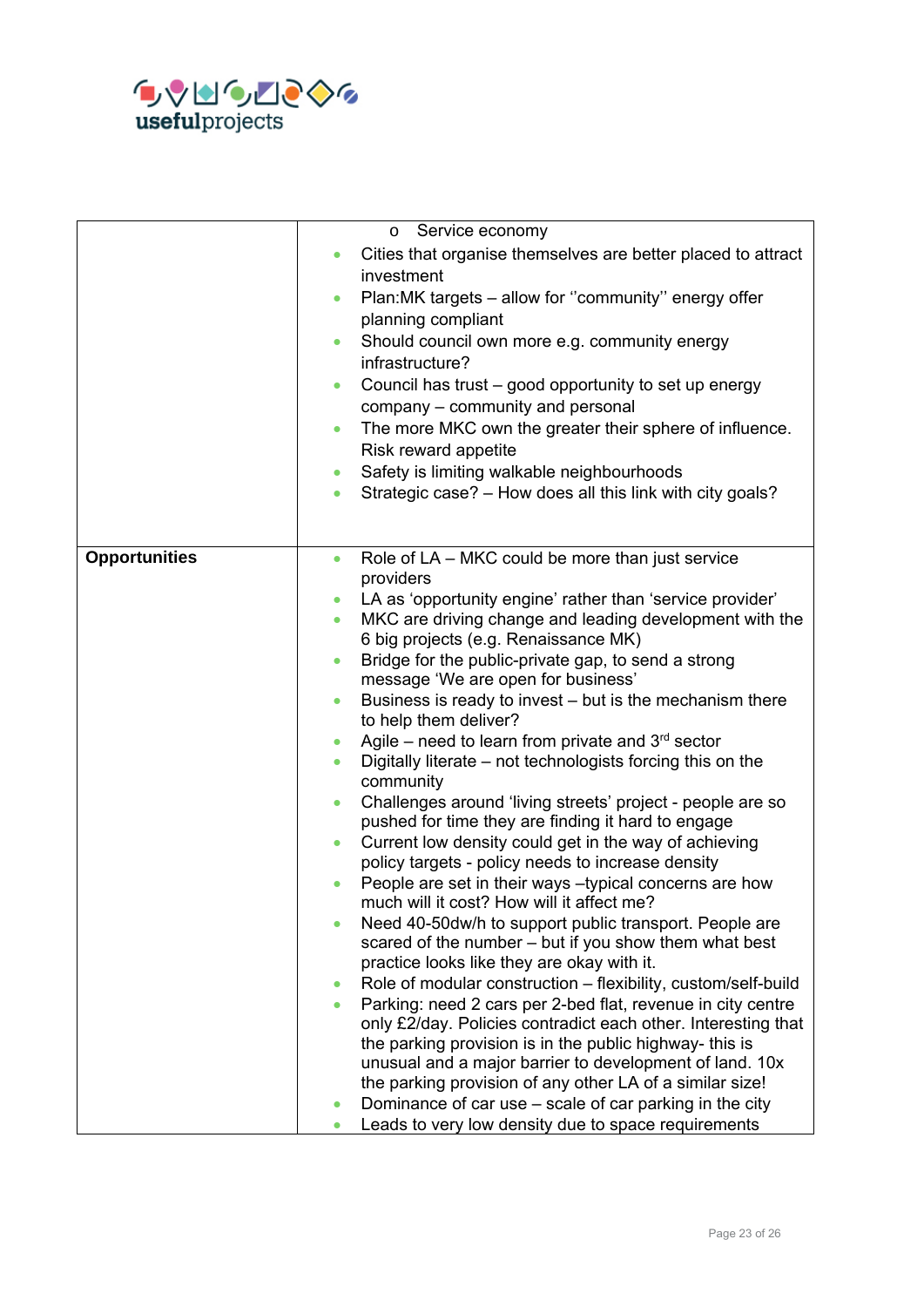

|                              | $\bullet$ | Currently 2 parking spaces per 2 bed flat. Consider<br>alternative use of space |
|------------------------------|-----------|---------------------------------------------------------------------------------|
|                              |           |                                                                                 |
|                              | $\bullet$ | Aspiration to move to mass transit but for this to be                           |
|                              |           | financially viable, high density is needed                                      |
|                              | $\bullet$ | Plan: MK currently not talking about delivery of high density                   |
|                              | $\bullet$ | Can local policy be used to promote sustainable transport                       |
|                              |           | and reduce car use - for example putting up parking                             |
|                              |           | charges?                                                                        |
|                              | $\bullet$ | Opportunities for modular construction                                          |
|                              | $\bullet$ | Cooperative self-builds – could the council set aside sites                     |
|                              |           | to promote this                                                                 |
|                              | ٠         | Lower council tax for 'greener homes'                                           |
|                              | $\bullet$ | Council to think of itself as a delivery partner to bring                       |
|                              |           | forward innovation                                                              |
|                              | $\bullet$ | Limited appetite in development team for innovate.                              |
|                              |           | Different culture needed. LA's don't necessarily have the                       |
|                              |           | entrepreneurship skills.                                                        |
|                              | $\bullet$ | Could Imagine MK2050 be rephrased as a 2 page vision                            |
|                              |           | and strategic plan?                                                             |
|                              | $\bullet$ | Identify points where services are ending - these could                         |
|                              |           | offer moments to intercept / disrupt BAU.                                       |
|                              | $\bullet$ | Perception in parts of MKC that sustainability costs, rather                    |
|                              |           | than adding value and saving money.                                             |
|                              | $\bullet$ | Current low-density impacts mass transit viability                              |
|                              | $\bullet$ | Current low-density limits growth potential                                     |
|                              | $\bullet$ | Could there be a policy to support custom build?                                |
|                              | $\bullet$ | Shareholder / stakeholder models to encourage<br>participation.                 |
|                              | $\bullet$ | Political support can ebb and flow - uncertainty about                          |
|                              |           | political priorities                                                            |
|                              | $\bullet$ | Idea for 'Test Bed MK' to incubate innovative and                               |
|                              |           | emergent smaller organisations and grow them (with                              |
|                              |           | $MK:U$ ).                                                                       |
|                              | $\bullet$ | If city doubles in size what is the impact on transport? How                    |
|                              |           | to create more viable transport solutions?                                      |
|                              | $\bullet$ | GRID is an asset. Opportunities around integrated                               |
|                              |           | infrastructure                                                                  |
|                              | $\bullet$ |                                                                                 |
|                              |           |                                                                                 |
| <b>Enablers and barriers</b> | $\bullet$ | What is the effect on MK's neighbours - are they                                |
|                              |           | neighbours or competitors?                                                      |
|                              | $\bullet$ | Use of flexible procurement model                                               |
|                              | $\bullet$ | Who is the private sector? Social impact partner – but be                       |
|                              |           | careful who you partner with                                                    |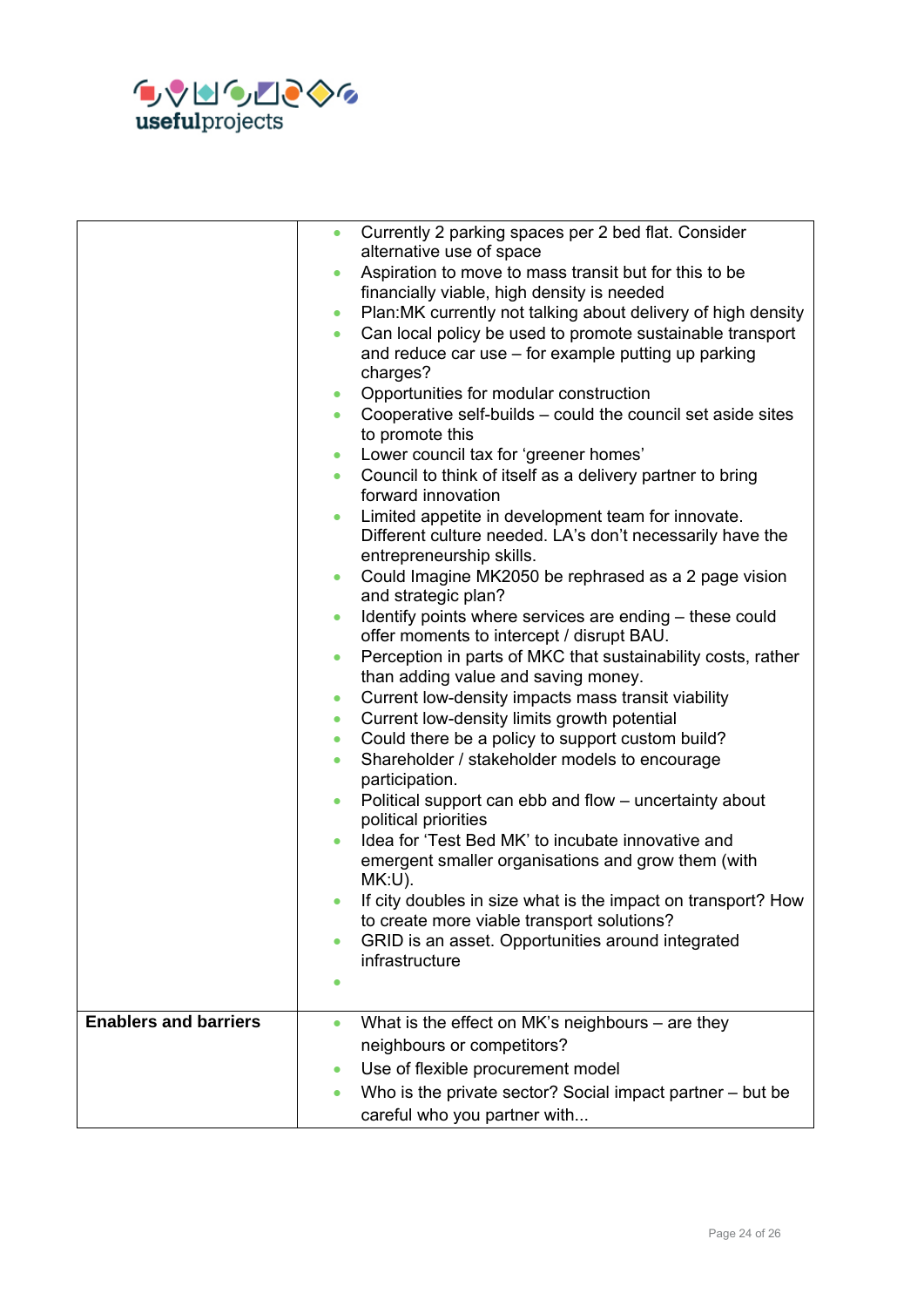

| Showcase best practice by making use of existing land to<br>$\bullet$<br>challenge the market, lead by example and demonstrate<br>innovation.       |
|-----------------------------------------------------------------------------------------------------------------------------------------------------|
| Resistance to change – make sure you take everyone with<br>$\bullet$<br>you                                                                         |
| Role of the council – Moderator? Smother? Enabler?<br>Promoter? Mediator? Builder?                                                                  |
| How can MK be a 'smart' council? Understand what risks it<br>is prepared to accept.                                                                 |
| Opportunities around demonstrator / catalyst projects -<br>$\bullet$<br>which can be revolutionary but don't appear too threating<br>at face value! |
| Council as arbitrator / broker – need to provide a coherent<br>$\bullet$<br>vision                                                                  |
| There are big opportunities – they're good at framing the<br>$\bullet$<br>'what' but what about the 'how'?                                          |
| People have a certain mindset / expectation of the city:<br>$\bullet$<br>green, cars, big houses                                                    |
| What does MK offer? Education & Jobs<br>$\bullet$                                                                                                   |
| Idea to host a big festival, e.g. 'Glastonbury' to<br>$\bullet$                                                                                     |
| demonstrate how the city could feel if it was full of people                                                                                        |
| Could the Parks Trust model be used as a template for<br>$\bullet$<br>other parts of the city? Or LEP?                                              |
| SmartKlub working with BEIS, who want to work at LEP<br>$\bullet$<br>level. SmartKlub prefer the City level (Birmingham LEP<br>includes Coventry)   |
| Boundaries - how do you work with adjacent LAs?<br>$\bullet$                                                                                        |
| LEP for current area not working.<br>$\bullet$                                                                                                      |
| What about Mayoral model?<br>$\bullet$                                                                                                              |
| The market and low land values are a barrier<br>$\bullet$                                                                                           |
| Mindsets – habit, custom and practice – how to change?<br>$\bullet$                                                                                 |
| Opportunity to widen the stakeholder group to include<br>$\bullet$<br>private sector.                                                               |
| Timing of public transport and infrastructure – barrier<br>$\bullet$                                                                                |
| New areas present opportunities for new ways of living -<br>$\bullet$                                                                               |
| no existing residents with engrained habits. Could be an<br>opportunity to introduce some density and act as an                                     |
| example.                                                                                                                                            |
| Moving from least risk to greatest opportunity.                                                                                                     |